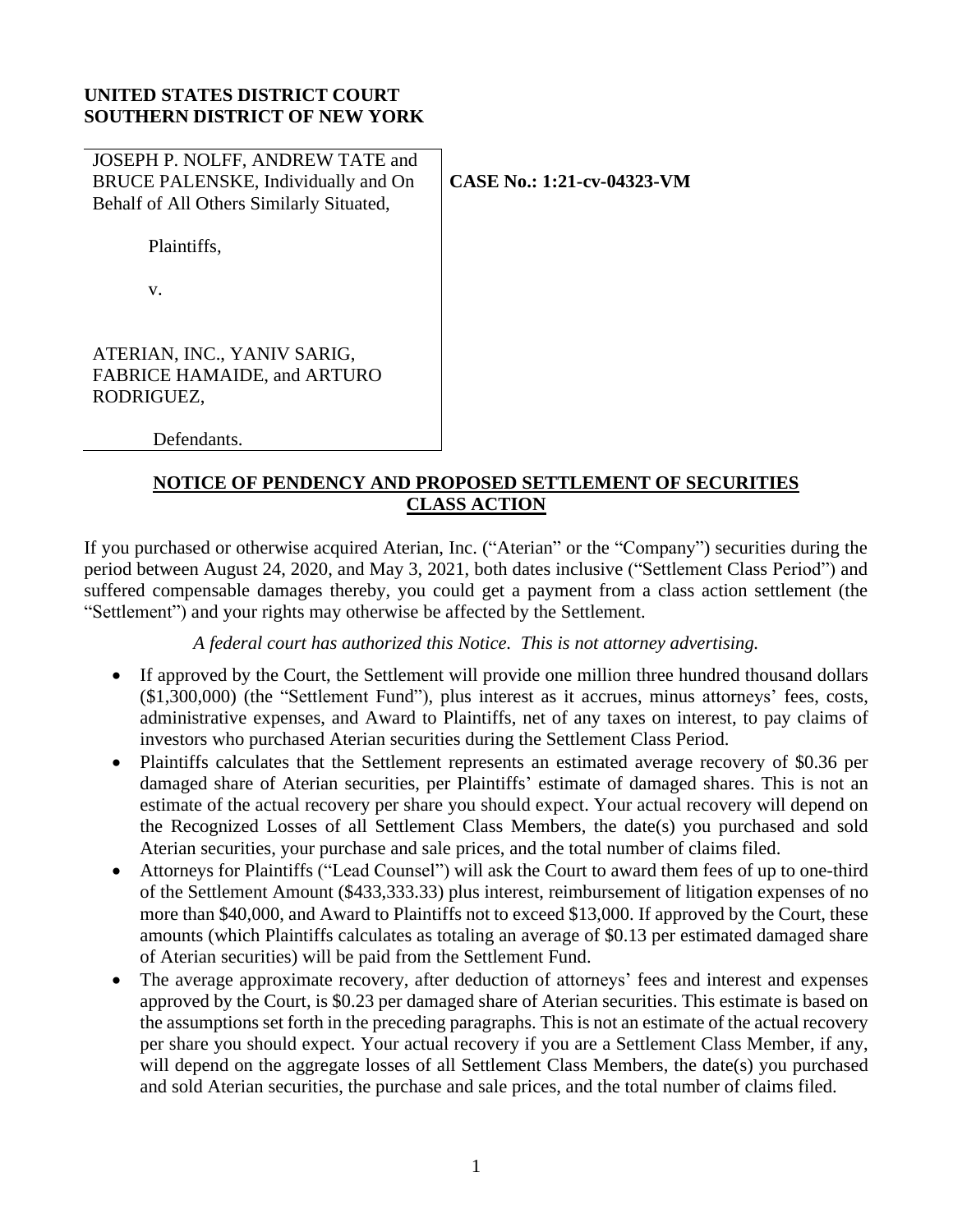- The Settlement resolves the Action concerning whether Defendants Aterian, Yaniv Sarig, Fabrice Hamaide, and Arturo Rodriguez (collectively "Defendants") violated federal securities laws by allegedly making misrepresentations and/or omissions of material fact in various public statements about Aterian's proprietary artificial intelligence platform, AIMEE. Defendants have denied and continue to deny each, any and all allegations of wrongdoing, fault, liability, or damage whatsoever Plaintiffs asserted. Defendants have also denied, among other things, the allegations that Plaintiffs or the Settlement Class have suffered damages or that Plaintiffs or the Settlement Class were harmed by the conduct alleged in the Action. Defendants continue to believe the claims asserted against them in the Action are without merit.
- Your legal rights will be affected whether you act or do not act. If you do not act, you may permanently forfeit your right to recover on this claim. Therefore, you should read this Notice carefully.

| YOUR LEGAL RIGHTS AND OPTIONS IN THIS SETTLEMENT                                       |                                                                                                                                                                                                                                                                                                                                           |  |  |  |
|----------------------------------------------------------------------------------------|-------------------------------------------------------------------------------------------------------------------------------------------------------------------------------------------------------------------------------------------------------------------------------------------------------------------------------------------|--|--|--|
| <b>Submit a Claim Form</b><br>if You are a<br><b>Settlement Class</b><br><b>Member</b> | Fill out the attached Proof of Claim and Release Form and submit it<br>no later than August 10, 2022. This is the only way to get a<br>payment.                                                                                                                                                                                           |  |  |  |
| <b>Exclude Yourself</b><br>from the Class                                              | Submit a request for exclusion no later than <b>August 19, 2022.</b> This is<br>the only way you can ever be part of any other lawsuit against the<br>Defendants or the other Released Parties about the legal claims in<br>this case. If you exclude yourself, you will receive no payment<br>and cannot object or speak at the hearing. |  |  |  |
| Object                                                                                 | Write to the Court no later than <b>August 19, 2022</b> about why you do<br>not like the Settlement. You can still submit a claim form. If the<br>Court approves the Settlement, you will be bound by it.                                                                                                                                 |  |  |  |
| Go to the Hearing                                                                      | Ask, no later than <b>August 19, 2022</b> , to speak in Court about the<br>fairness of the Settlement at the hearing on <b>September 9, 2022.</b> You<br>can still submit a claim form. If the Court approves the Settlement,<br>you will be bound by it.                                                                                 |  |  |  |
| Do Nothing                                                                             | Get no payment AND give up your right to bring your own<br>individual action.                                                                                                                                                                                                                                                             |  |  |  |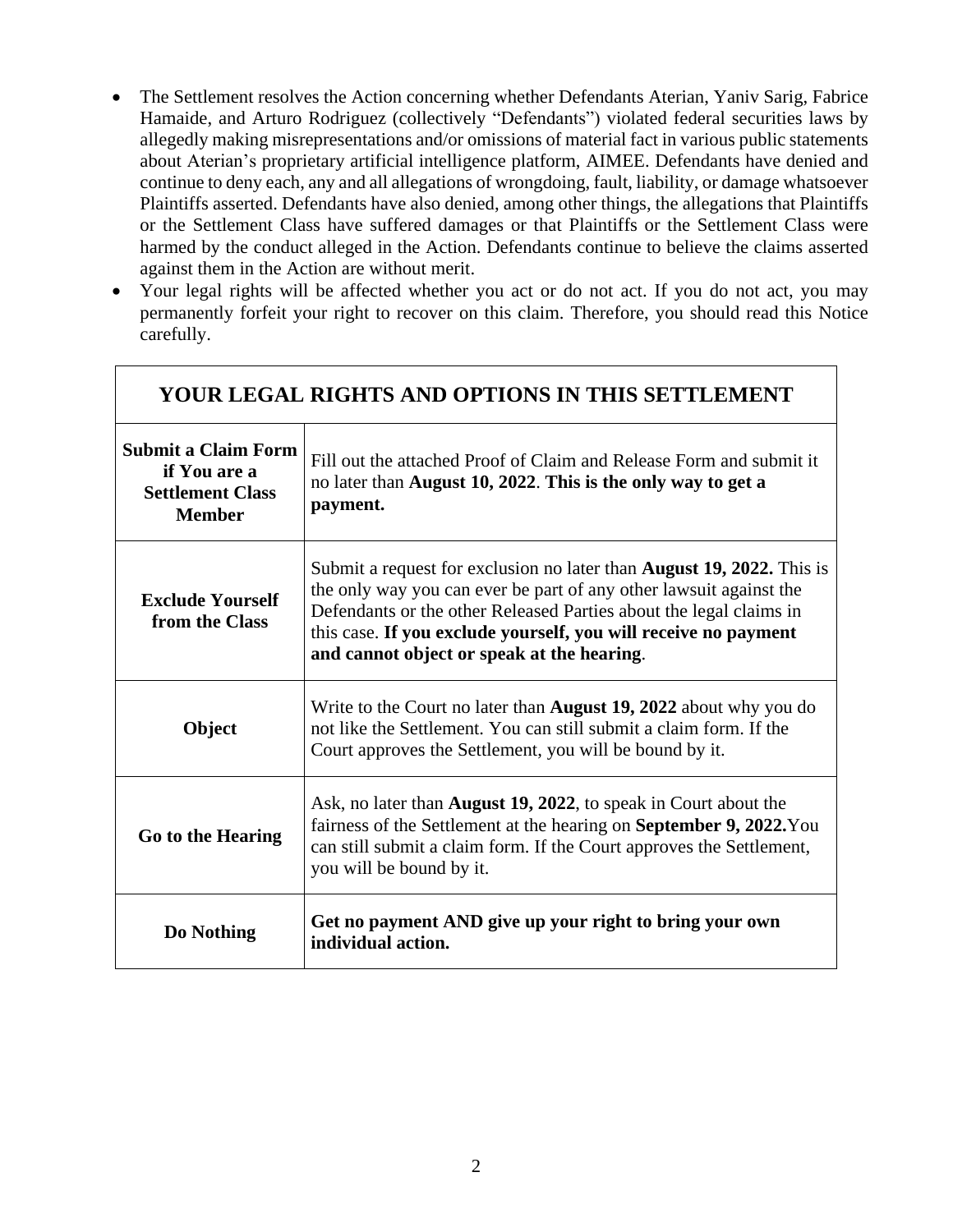# **INQUIRIES**

**Please do not contact the Court, the Clerk's Office, Defendants, or Defendants' counsel regarding this Notice.** All inquiries concerning this Notice, the Proof of Claim and Release Form, or the Settlement should be directed to:

| Aterian, Inc. Securities Litigation<br>c/o Strategic Claims Services | 0r | Jacob A. Goldberg<br>THE ROSEN LAW FIRM, P.A. |
|----------------------------------------------------------------------|----|-----------------------------------------------|
| P.O. Box 230                                                         |    | 101 Greenwood Avenue, Suite 440               |
| 600 N. Jackson Street, Suite 205                                     |    | Jenkintown, PA 19046                          |
| Media, PA 19063                                                      |    | Tel: (215) 600-2817                           |
| Tel.: (866) 274-4004                                                 |    | Fax: (212) 202-3827                           |
| Fax: (610) 565-7985<br>info@strategicclaims.net                      |    | igoldberg@rosenlegal.com                      |

### **DEFINITIONS**

All capitalized terms not otherwise defined herein shall have the same meanings as set forth in the Stipulation and Agreement of Settlement, dated April 22, 2022 ("Stipulation").

# **COMMON QUESTIONS AND ANSWERS CONCERNING THE SETTLEMENT**

### **1. Why did I get this Notice?**

You or someone in your family may have purchased or acquired Aterian securities between August 24, 2020, and May 3, 2021, both dates inclusive.

### **2. What is this lawsuit about?**

The case is known as *Nolff, et al., v. Aterian, Inc.*, *et al*., 21-cv-004323-VM (S.D.N.Y.) (the "Action"). The Court in charge of the case is the United States District Court for the Southern District of New York.

The Action involves allegations that Defendants violated certain federal securities laws by misrepresenting and/or omitting material facts regarding Aterian's proprietary, robust artificial intelligence platform, AIMEE. The complaint alleges that the misstatements or omissions artificially inflated the price of Aterian securities, and that the Company's stock price dropped in response to certain subsequent disclosures, causing damage to Plaintiffs and Settlement Class Members. Defendants have denied and continue to deny each, any and all allegations of wrongdoing, fault, liability, or damage whatsoever asserted in the Action. The Settlement shall in no event be construed as, or deemed to be evidence of, liability, fault, wrongdoing, injury, or damages, or of any wrongful conduct, acts or omissions on the part of any of the Released Parties, or of any infirmity of any defense, or of any damages to the Plaintiffs or any other Settlement Class Member.

### **3. Why is this case a class action?**

In a class action, one or more persons and/or entities, called plaintiffs, sue(s) on behalf of all persons and/or entities who have similar claims. All of these persons and/or entities are referred to collectively as a class, and these individual persons and/or entities are known as class members.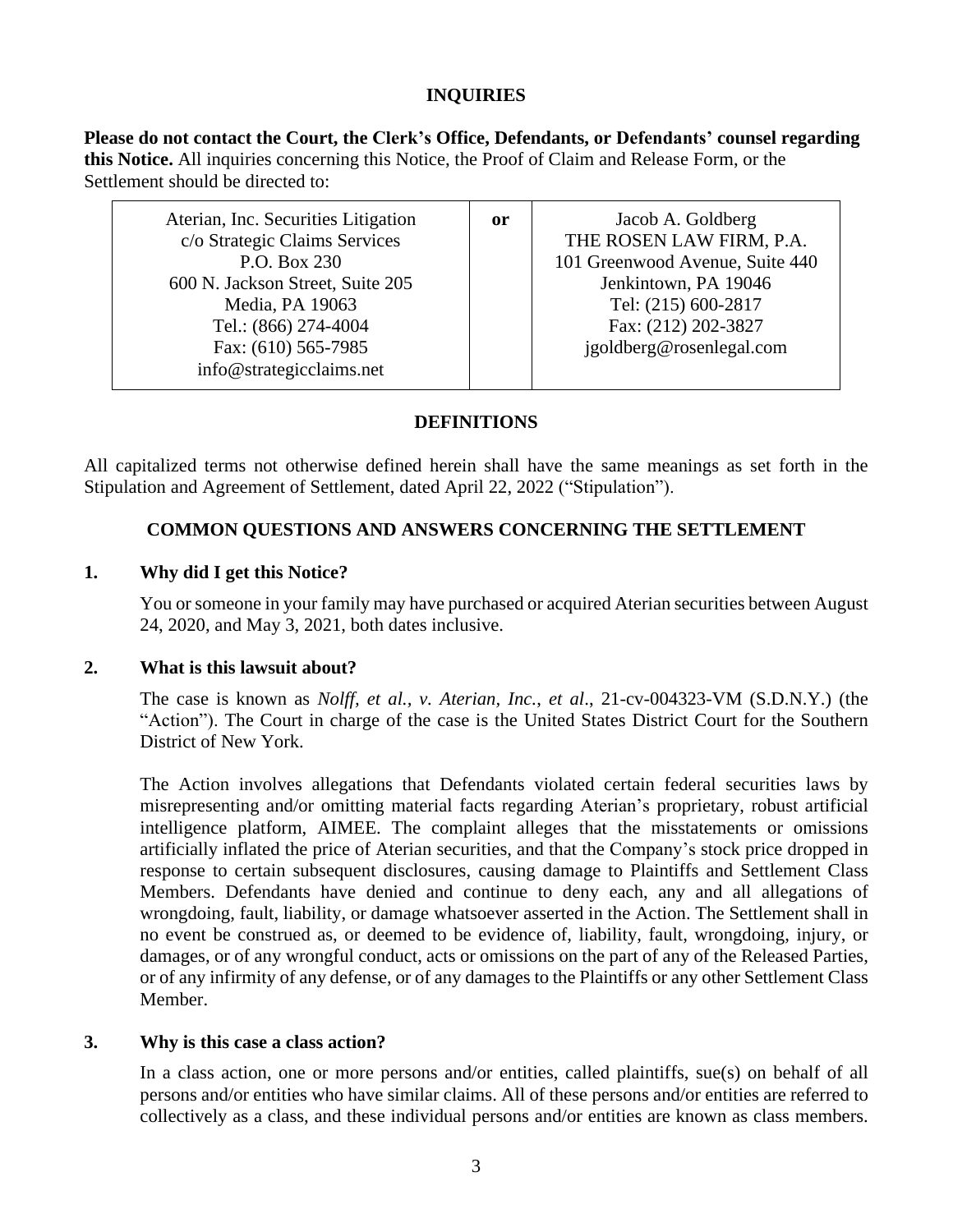One court resolves all of the issues for all class members, except for those class members who timely and properly exclude themselves from the class.

## **4. Why is there a Settlement?**

The Settling Parties do not agree regarding the merits of Plaintiffs' allegations and Defendants' defenses with respect to liability or the damages per share, if any, that would be recoverable if Plaintiffs were to prevail at trial on each claim. The issues on which the Settling Parties disagree include, without limitation: (1) whether the challenged statements were materially false or misleading or otherwise actionable under federal securities law; (2) whether Defendants acted with scienter, which means intent to deceive, manipulate, or defraud, including an extreme departure from the standards of ordinary care, presenting a danger of misleading buyers that is either known to the defendant or is so obvious that the actor must have been aware of it; (3) whether the alleged disclosures were corrective disclosures; (4) the causes of the loss in the value of the securities; and (5) the amount of alleged damages, if any, that could be recovered at trial.

This matter has not gone to trial, and the Court has not decided in favor of either Plaintiffs or Defendants. Instead, the Settling Parties have agreed to settle the case. Plaintiffs and Lead Counsel believe the Settlement is fair, reasonable, and adequate, and in the best interests of the Settlement Class Members because of the risks associated with continued litigation and the nature of the defenses raised by Defendants. Among the reasons that Plaintiffs and Lead Counsel believe the Settlement is fair is the fact that there is uncertainty about whether they will be able to prove that any challenged statement was false or misleading, that Defendants acted with scienter, that the alleged misstatements and omissions actually caused the Settlement Class any damages, and the amount of damages, if any.

Even if Plaintiffs were to win at trial, and also prevail on any on appeal, Plaintiffs might not be able to collect some, or all, of any judgment the Court awards. Moreover, while litigation of this type is usually expensive, it appears that, even if Plaintiffs' allegations were found to be true, the total amount of damages to which Settlement Class Members would be entitled could be less than the Settlement.

## **5. How do I know if I am part of the Settlement?**

The Settlement Class consists of all persons who purchased or acquired Aterian securities between August 24, 2020, and May 3, 2021, both dates inclusive, and suffered compensable damages thereby.

### **6. Are there exceptions to being included in the Settlement Class?**

Yes. Excluded from the Settlement Class are: (i) the officers and directors of Aterian and its affiliates and subsidiaries; (ii) members of the officers' and directors' immediate families and their legal representatives, heirs, successors or assigns; (iii) any entity in which Defendants have or had a controlling interest; and (iv) persons who file a valid and timely request for exclusion. You may choose to be excluded from the Settlement Class by filing a valid and timely request for exclusion as described below in the response to question 11.

## **7. I am still not sure whether I am included in the Settlement Class.**

If you are still not sure whether you are included in the Settlement Class, you can ask for free help. For more information, you can contact the Claims Administrator, Strategic Claims Services, by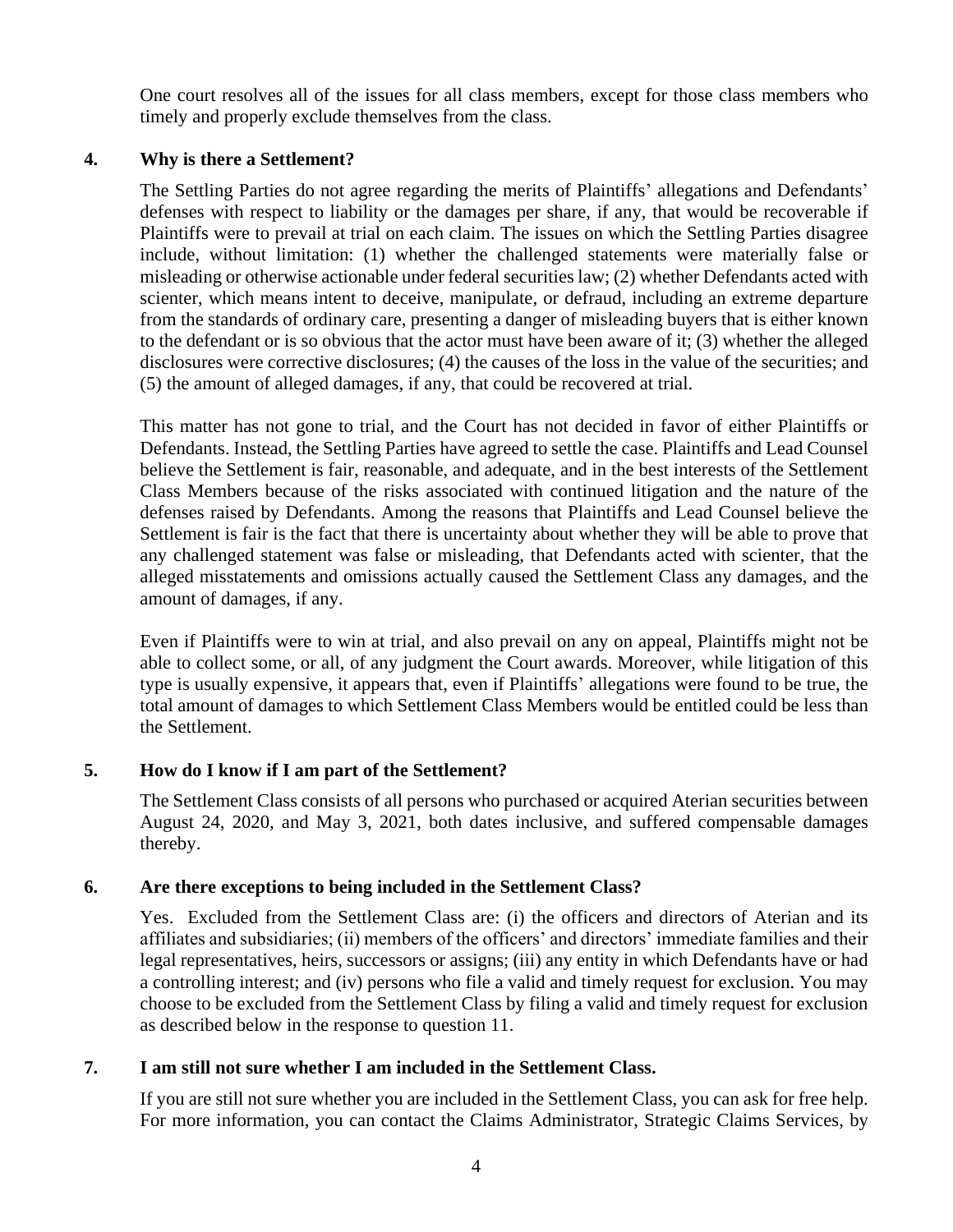phone at (866) 274-4004 or by facsimile at (610) 565-7985, visit the website www.strategicclaims.net/Aterian/, or fill out and return the Proof of Claim and Release Form described in Question 9, to see if you qualify.

# **8. What does the Settlement provide?**

# **a. What is the Settlement Fund?**

The proposed Settlement provides that Defendants have caused one million three hundred thousand dollars (\$1,300,000) (the "Settlement Fund") to be paid into the Escrow Account for the benefit of the Settlement Class. The Settlement is subject to Court approval. Also, subject to the Court's approval, a portion of the Settlement Fund will be used to pay attorneys' fees with interest and reasonable litigation expenses to Lead Counsel, and any Award to Plaintiffs. A portion of the Settlement Fund also will be used to pay taxes due on interest earned by the Settlement Fund, if necessary, and the costs of the claims administration, including the costs of printing and mailing this Notice and the costs of publishing notice. After the foregoing deductions from the Settlement Fund have been made, the amount remaining (the "Net Settlement Fund") will be distributed to Settlement Class Members who submit timely, valid claims, according to the Plan of Allocation to be approved by the Court.

## **b. What can you expect to receive under the proposed Settlement if you are a Settlement Class Member?**

If you are a Settlement Class Member, your share of the Net Settlement Fund will or may depend on: (i) the number of claims filed by all Settlement Class Members; (ii) the dates you purchased and sold Aterian securities; (iii) the prices of your purchases and sales; (iv) the amount of administrative costs, including the costs of notice; and (v) the amount awarded by the Court to Lead Counsel for attorneys' fees, costs, and expenses and the amount awarded to the Plaintiffs.

The Claims Administrator will determine each Settlement Class Member's *pro rata* share of the Net Settlement Fund based upon each Settlement Class Member's valid "Recognized Loss." The Recognized Loss formula is not intended to be an estimate of the amount that a Settlement Class Member might have been able to recover after a trial; it also is not an estimate of the amount that will be paid to Settlement Class Members pursuant to the Settlement. The Recognized Loss formula is the basis upon which the Net Settlement Fund will be proportionately allocated to the Settlement Class Members with valid claims.

The Net Settlement Fund will be distributed to Settlement Class Members who submit a Proof of Claim and Release Form and whose claims for recovery are allowed by the Claims Administrator pursuant to the terms of the Stipulation or by order of the Court under the below Plan of Allocation ("Authorized Claimants"), which reflects Plaintiffs' contention that because of the alleged misrepresentations made by Defendants, the price of Aterian securities was artificially inflated during the Settlement Class Period and that certain subsequent disclosures caused changes in the inflated price of Aterian securities. Defendants have denied and continue to deny these allegations and any and all allegations of wrongdoing, fault, liability or damage whatsoever asserted in the Action.

# **PROPOSED PLAN OF ALLOCATION OF THE NET SETTLEMENT FUND**

The Plan of Allocation is a matter separate and apart from the proposed Settlement, and any decision by the Court concerning the Plan of Allocation shall not affect the validity or finality of the proposed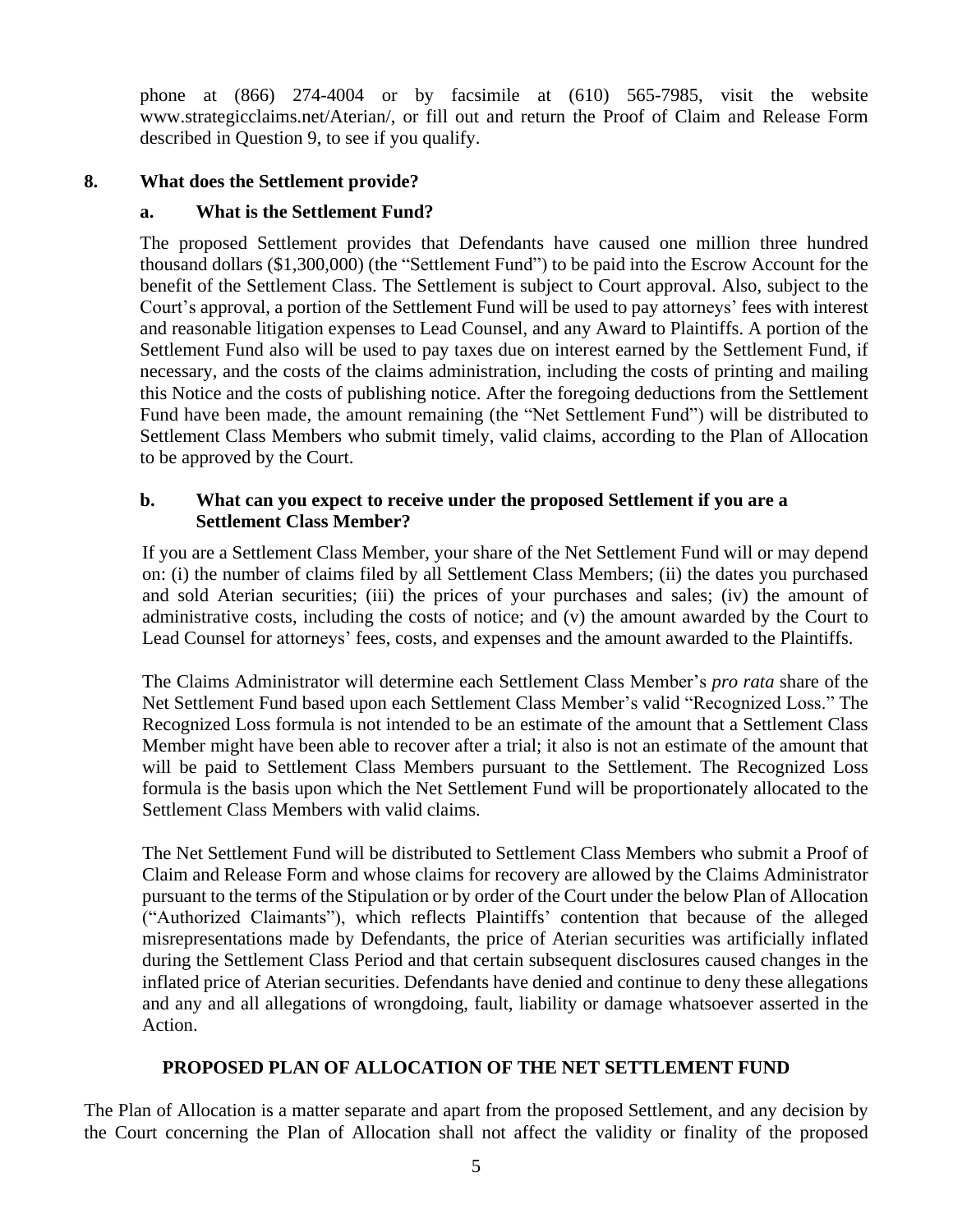Settlement. The Court may approve the Plan of Allocation with or without modifications agreed to among the Parties, or another plan of allocation, without further notice to Settlement Class Members. Any orders regarding a modification of the Plan of Allocation will be posted to the Claims Administrator's website, www.strategicclaims.net/Aterian/.

The Claims Administrator shall determine each Authorized Claimant's *pro rata* share of the Net Settlement Fund based upon each Authorized Claimant's Recognized Loss. **Please Note**: The Recognized Loss formula, set forth below, is not intended to be an estimate of the amount of what a Settlement Class Member might have been able to recover after a trial, nor is it an estimate of the amount that will be paid to Authorized Claimants pursuant to the Settlement. The Recognized Loss formula is the basis upon which the Net Settlement Fund will be proportionately allocated to the Authorized Claimants. To the extent there are sufficient funds in the Net Settlement Fund, each Authorized Claimant will receive an amount equal to the Authorized Claimant's Recognized Loss and subject to the provisions in the preceding paragraph. If, however, the amount in the Net Settlement Fund is not sufficient to permit payment of the total Recognized Loss of each Authorized Claimant, then each Authorized Claimant shall be paid the percentage of the Net Settlement Fund that each Authorized Claimant's Recognized Loss bears to the total Recognized Losses of all Authorized Claimants and subject to the provisions in the preceding paragraph (*i.e.*, "*pro rata* share"). No distribution will be made on a claim where the potential distribution amount is less than ten dollars (\$10.00) in cash.

If any funds remain in the Net Settlement Fund by reason of uncashed checks, or otherwise, after the Claims Administrator has made reasonable and diligent efforts to have Authorized Claimants who are entitled to participate in the distribution of the Net Settlement Fund cash their distribution checks, then any balance remaining in the Net Settlement Fund six (6) months after the initial distribution of such funds shall be used: (i) first, to pay any amounts mistakenly omitted from the initial distribution to Authorized Claimants; (ii) second, to pay any additional Notice and Administration Costs incurred in administering the Settlement; and (iii) finally, to make a second distribution to Authorized Claimants who cashed their checks from the initial distribution and who would receive at least \$10.00 from such second distribution, after payment of the estimated costs or fees to be incurred in administering the Net Settlement Fund and in making this second distribution, if such second distribution is economically feasible. If six (6) months after such second distribution, if undertaken, or if such second distribution is not undertaken, any funds shall remain in the Net Settlement Fund after the Claims Administrator has made reasonable and diligent efforts to have Authorized Claimants who are entitled to participate in this Settlement cash their checks, any funds remaining in the Net Settlement Fund shall be donated to a non-profit charitable organization(s) selected by Lead Counsel.

## **THE BASIS FOR CALCULATING YOUR RECOGNIZED LOSS:**

### **Recognized Loss for the Company's Common Stock Purchased During the Class Period will be calculated as follows:**

(A) For shares purchased during the Settlement Class Period and sold during the Settlement Class Period, the Recognized Loss per share will be zero (\$0.00) since the inflation upon purchase is the same as the inflation upon sale.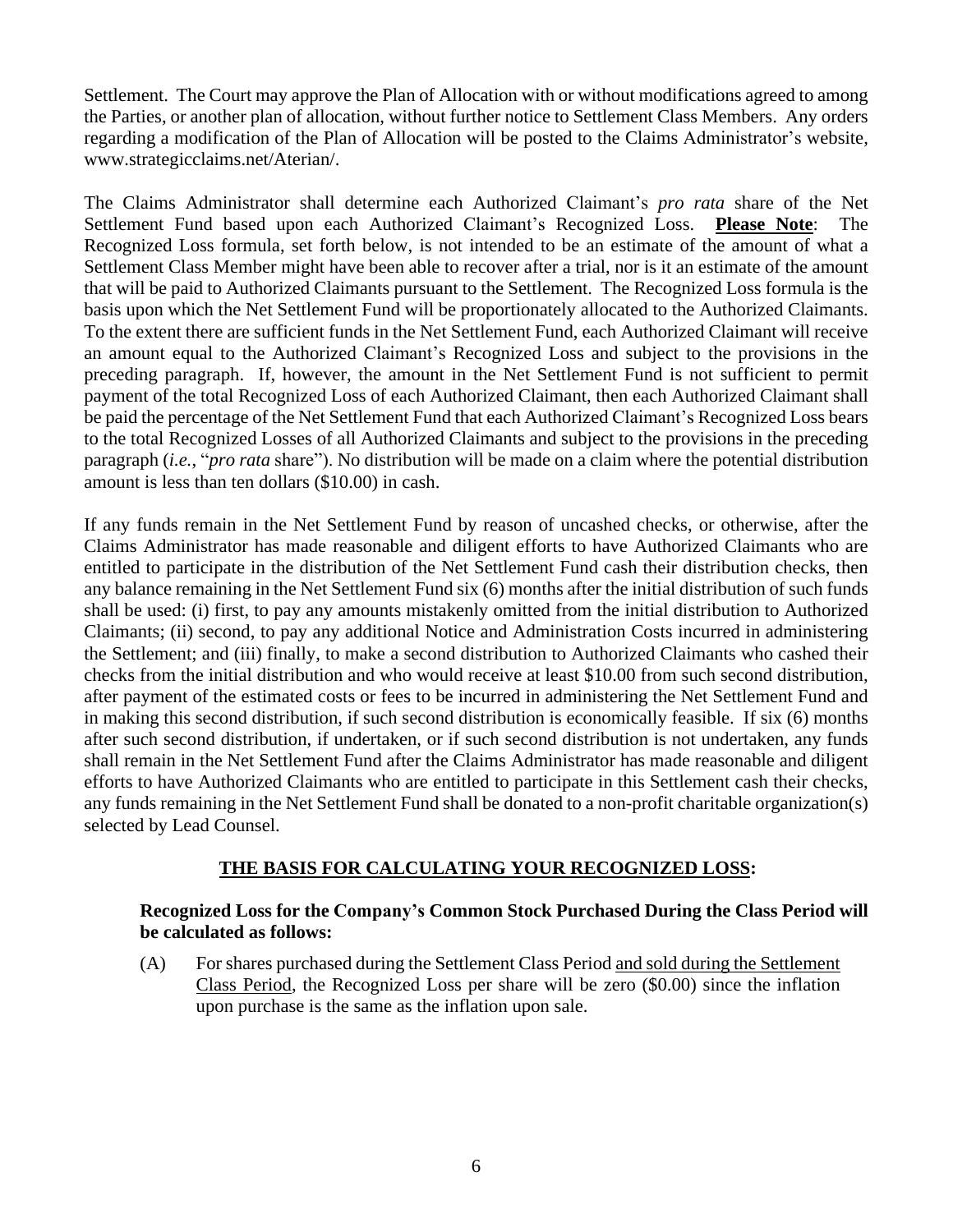- (B) For shares purchased during the Settlement Class Period and retained or sold after the close of trading on July 30, 2021, the Recognized Loss per share will be the *lesser* of: (1) \$2.60 per share: (2) the purchase price per share minus \$14.60, the average closing price for the 90 days after the alleged corrective disclosure.<sup>1</sup>
- (C) For shares purchased during the Settlement Class Period and sold during the period May 4, 2021, through July 30, 2021, inclusive, the Recognized Loss will be the *lesser* of: (1) \$2.60 per share; or (2) the difference between the purchase price per share and the average closing price per share as of date of sale provided in Table A below.

If you purchased shares during the Class Period for less than \$14.60 per share and held through July 30, 2021, then your Recognized Loss is \$0. If, however, you purchased during the Class Period some shares for less than \$14.60 and some shares for more than \$14.60 and held through July 30, 2021, you will have Recognized Loss for the latter, but not for the former, even if you achieved an overall net gain from your Class Period purchases.

For purposes of calculating your Recognized Loss, the date of purchase or sale is the "contract" or "trade" date and not the "settlement" or "payment" date. The receipt or grant by gift, inheritance or operation of law of the Company shares shall not be deemed a purchase, acquisition or sale of shares for the calculation of an Authorized Claimant's Recognized Loss. The covering purchase of a short sale is not an eligible purchase.

For purposes of calculating your Recognized Loss, all purchases and sales shall be matched on a First In First Out ("FIFO") basis in chronological order. Therefore, on the Proof of Claim enclosed with this Notice, you must provide all your purchases and sales of the Company shares during the period from August 24, 2020 through and including July 30, 2021.

Payment pursuant to the Plan of Allocation approved by the Court shall be conclusive against all Authorized Claimants. No person shall have any claim against Defendants, Defendants' Counsel, Lead Plaintiffs, Lead Counsel or the Settlement Administrator or other agent designated by Lead Counsel based on the distributions made substantially in accordance with the Stipulation and the Settlement contained therein, the Plan of Allocation, or further orders of the Court. Each claimant shall be deemed to have submitted to the jurisdiction of the Court with respect to the claimant's Claim Form. All persons involved in the review, verification, calculation, tabulation, or any other aspect of the processing of the claims submitted in connection with the Settlement, or otherwise involved in the administration or taxation of the Settlement Fund or the Net Cash Settlement Amount shall be released and discharged from any and all claims arising out of such involvement, and all Settlement Class Members, whether or not they are to receive payment from the Net Cash Settlement Amount, will be barred from making any further claim against the Net Settlement Fund beyond the amount allocated to them as provided in any distribution orders entered by the Court.

<sup>&</sup>lt;sup>1</sup> Pursuant to Section 21(D)(e)(1) of the Private Securities Litigation Reform Act of 1995, "in any private action arising under this title in which the plaintiff seeks to establish damages by reference to the market price of a security, the award of damages to the plaintiff shall not exceed the difference between the purchase or sale price paid or received, as appropriate, by the plaintiff for the subject security and mean trading price of that security during the 90-day period beginning on the date on which the information correcting the misstatement or omission that is the basis for the action is disseminated." \$14.60 per share was the mean (average) daily closing trading price of the Company's common stock during the 90-day period beginning on May 4, 2021, through and including July 30, 2021.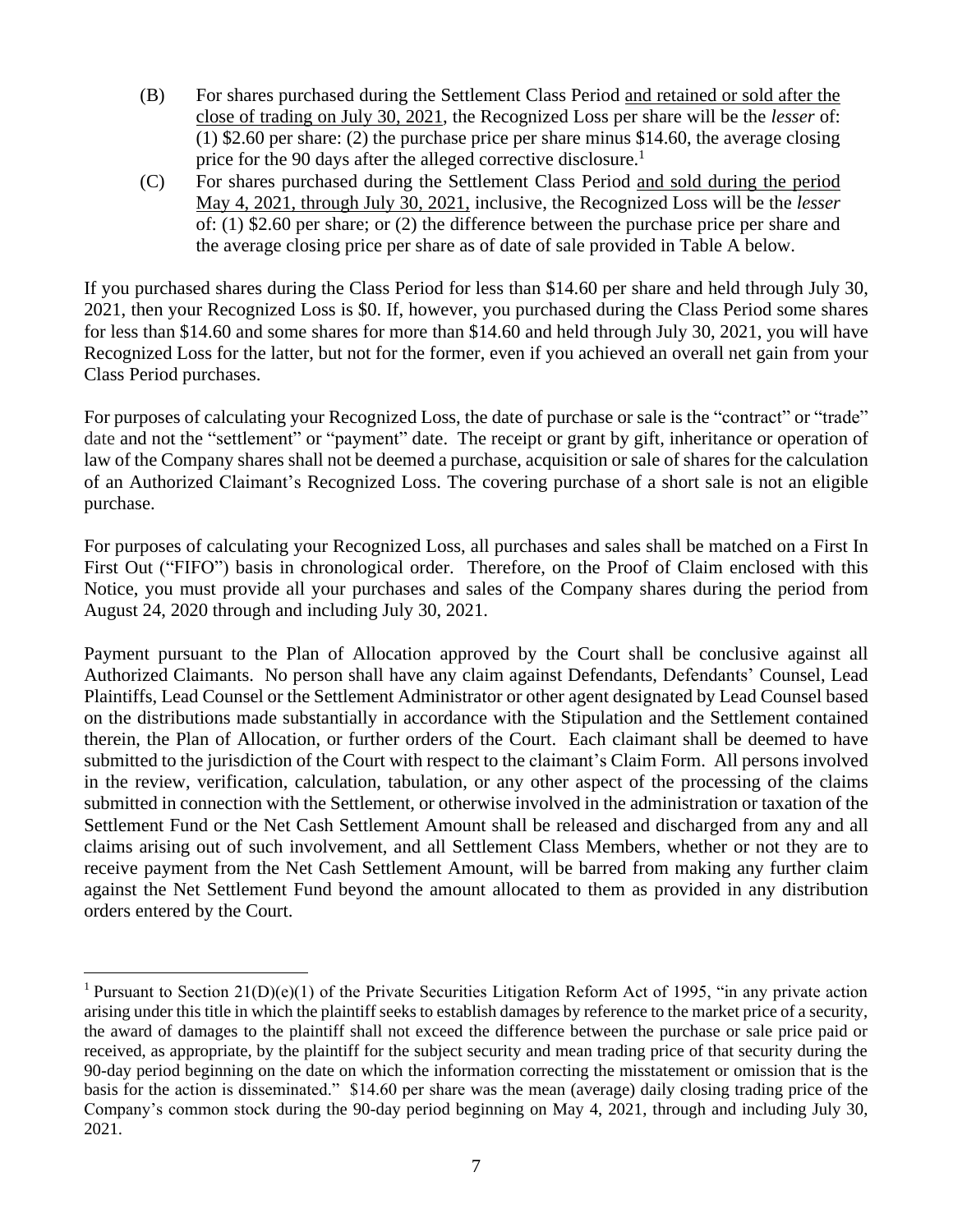| <b>TABLE A</b> |         |                    |  |           |         |                    |  |           |         |                    |
|----------------|---------|--------------------|--|-----------|---------|--------------------|--|-----------|---------|--------------------|
|                | Closing | Average<br>Closing |  |           | Closing | Average<br>Closing |  |           | Closing | Average<br>Closing |
| Date           | Price   | Price              |  | Date      | Price   | Price              |  | Date      | Price   | Price              |
| 5/4/2021       | \$17.62 | \$17.62            |  | 6/3/2021  | \$16.71 | \$16.06            |  | 7/2/2021  | \$13.74 | \$16.07            |
| 5/5/2021       | \$15.72 | \$16.67            |  | 6/4/2021  | \$17.47 | \$16.12            |  | 7/6/2021  | \$14.78 | \$16.04            |
| 5/6/2021       | \$16.07 | \$16.47            |  | 6/7/2021  | \$19.77 | \$16.27            |  | 7/7/2021  | \$13.46 | \$15.98            |
| 5/7/2021       | \$15.28 | \$16.17            |  | 6/8/2021  | \$19.82 | \$16.41            |  | 7/8/2021  | \$13.07 | \$15.92            |
| 5/10/2021      | \$13.76 | \$15.69            |  | 6/9/2021  | \$18.70 | \$16.50            |  | 7/9/2021  | \$13.60 | \$15.87            |
| 5/11/2021      | \$14.28 | \$15.46            |  | 6/10/2021 | \$15.70 | \$16.47            |  | 7/12/2021 | \$12.91 | \$15.81            |
| 5/12/2021      | \$13.77 | \$15.21            |  | 6/11/2021 | \$15.81 | \$16.45            |  | 7/13/2021 | \$12.64 | \$15.74            |
| 5/13/2021      | \$12.44 | \$14.87            |  | 6/14/2021 | \$15.76 | \$16.42            |  | 7/14/2021 | \$12.09 | \$15.67            |
| 5/14/2021      | \$12.85 | \$14.64            |  | 6/15/2021 | \$15.30 | \$16.39            |  | 7/15/2021 | \$11.60 | \$15.59            |
| 5/17/2021      | \$13.69 | \$14.55            |  | 6/16/2021 | \$15.47 | \$16.36            |  | 7/16/2021 | \$10.54 | \$15.49            |
| 5/18/2021      | \$16.20 | \$14.70            |  | 6/17/2021 | \$15.47 | \$16.33            |  | 7/19/2021 | \$10.32 | \$15.39            |
| 5/19/2021      | \$15.53 | \$14.77            |  | 6/18/2021 | \$15.07 | \$16.29            |  | 7/20/2021 | \$10.77 | \$15.31            |
| 5/20/2021      | \$17.12 | \$14.95            |  | 6/21/2021 | \$15.67 | \$16.27            |  | 7/21/2021 | \$10.92 | \$15.23            |
| 5/21/2021      | \$17.04 | \$15.10            |  | 6/22/2021 | \$16.01 | \$16.27            |  | 7/22/2021 | \$10.38 | \$15.14            |
| 5/24/2021      | \$16.40 | \$15.18            |  | 6/23/2021 | \$16.17 | \$16.26            |  | 7/23/2021 | \$9.71  | \$15.05            |
| 5/25/2021      | \$17.39 | \$15.32            |  | 6/24/2021 | \$15.23 | \$16.23            |  | 7/26/2021 | \$9.81  | \$14.96            |
| 5/26/2021      | \$18.23 | \$15.49            |  | 6/25/2021 | \$16.30 | \$16.24            |  | 7/27/2021 | \$9.47  | \$14.86            |
| 5/27/2021      | \$18.95 | \$15.69            |  | 6/28/2021 | \$15.60 | \$16.22            |  | 7/28/2021 | \$9.75  | \$14.78            |
| 5/28/2021      | \$17.95 | \$15.80            |  | 6/29/2021 | \$14.97 | \$16.19            |  | 7/29/2021 | \$9.23  | \$14.69            |
| 6/1/2021       | \$18.10 | \$15.92            |  | 6/30/2021 | \$14.63 | \$16.15            |  | 7/30/2021 | \$9.03  | \$14.60            |
| 6/2/2021       | \$18.13 | \$16.02            |  | 7/1/2021  | \$14.99 | \$16.12            |  |           |         |                    |

### **9. How can I get a payment if I am a Settlement Class Member?**

To qualify for a payment if you are a Settlement Class Member, you must send in a form titled "Proof of Claim and Release Form." This Proof of Claim and Release Form is attached to this Notice. You may also obtain a Proof of Claim and Release Form at [www.strategicclaims.net/](http://www.strategicclaims.net/)Aterian/. Read the instructions carefully, fill out the form, and sign it in the location indicated. The Proof of Claim and Release Form may be completed in two ways: (1) by completing and submitting it electronically at [www.strategicclaims.net/](http://www.strategicclaims.net/) Aterian / **by 11:59 p.m. EST** on August 10, 2022; or (2) by mailing the claim form together with all documentation requested in the form, **postmarked no later than August 10, 2022**, to:

> Aterian, Inc. Securities Litigation c/o Strategic Claims Services P.O. Box 230 600 N. Jackson St., Ste. 205 Media, PA 19063 Fax: (610) 565-7985 info@strategicclaims.net

The Claims Administrator will process your claim and determine whether you are an Authorized Claimant.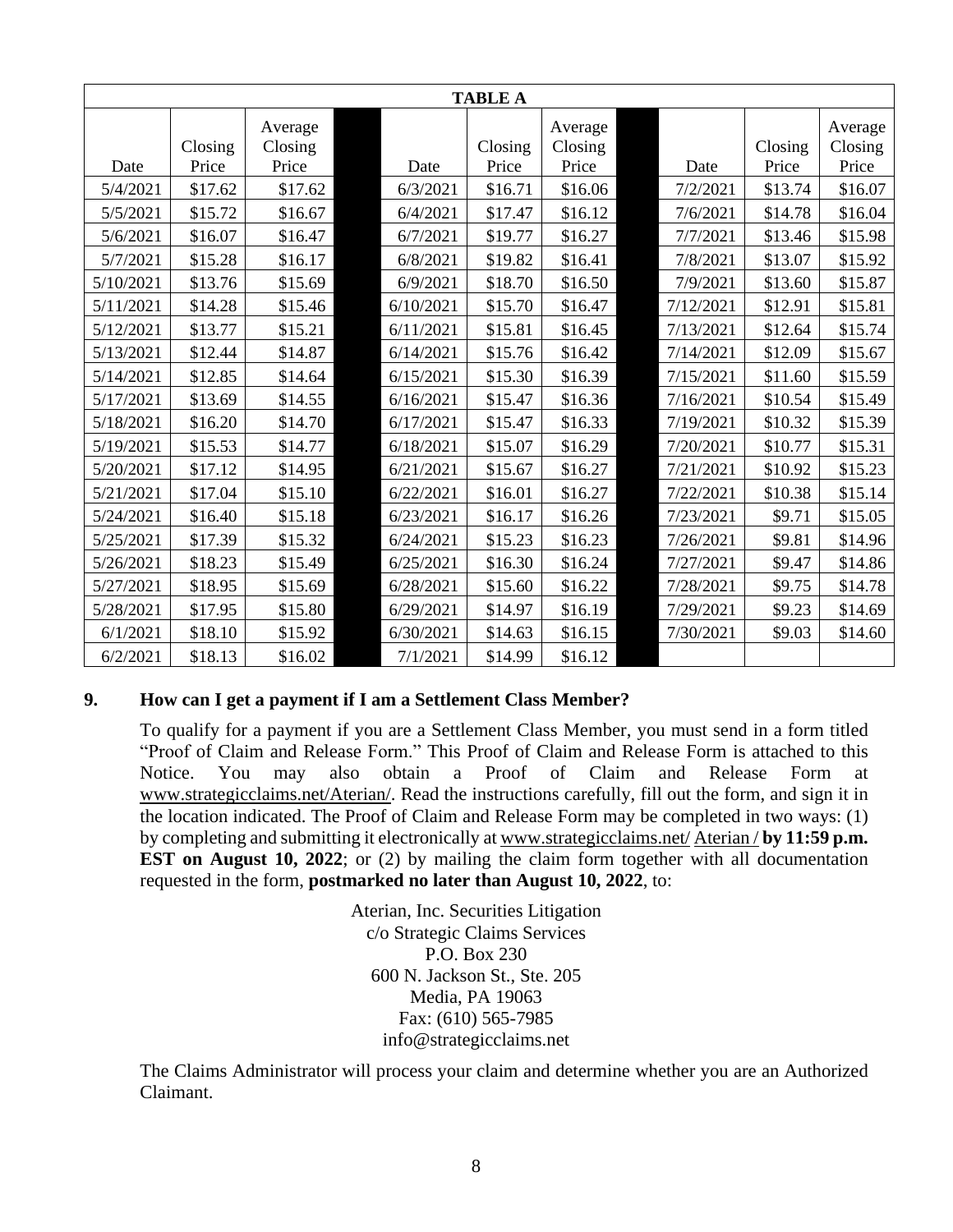### **10. What am I giving up to receive a payment or stay in the Settlement Class?**

Unless you exclude yourself from the Settlement Class by the August 19, 2022 deadline, you will remain a member of the Settlement Class and will be bound by the release of claims against Defendants and other Released Parties if the Settlement is approved. That means you and all other Settlement Class Members and each of their respective parent entities, associates, affiliates, subsidiaries, predecessors, successors, assigns, attorneys, immediate family members, heirs, representatives, administrators, executors, devisees, legatees, and estates will release (agreeing never to sue, continue to sue, or be part of any other lawsuit) as against Defendants and other Released Parties any and all claims which arise out of, are based upon or relate in any way to the purchase or acquisition of Aterian securities during the Settlement Class Period. It also means that all of the Court's orders will apply to you and legally bind you. That means you will accept your allocated share, if any, of the Net Settlement Fund as sole compensation for any losses you suffered in the purchase, acquisition, sale, or ownership of Aterian securities during the Settlement Class Period. The specific terms of the release are included in the Stipulation.

### **11. How do I exclude myself from the Settlement if I am a Settlement Class Member?**

If you are a Settlement Class Member, but you do not want to receive a payment from the Settlement, and you want to keep any right you may have to sue or continue to sue Defendants or other Released Parties on your own about the claims made in the Action, then you must take steps to exclude yourself from the Settlement. To exclude yourself from the Settlement, you must mail a letter that (A) clearly indicates your name, address, phone number and e-mail contact information (if any) and states that you "request to be excluded from the Settlement Class in *Nolff, et al., v. Aterian, Inc.*, *et al*., 21-cv-004323-VM (S.D.N.Y.)" and (B) states the date, number of shares and dollar amount of each Aterian securities purchase or acquisition during the Settlement Class Period, any sale transactions, and the number of shares of Aterian securities held by you as of the opening and closing of the Settlement Class Period. In order to be valid, such request for exclusion must be submitted with documentary proof: (i) of each purchase and, if applicable, sale transaction of Aterian securities during the Settlement Class Period; and (ii) demonstrating your status as a beneficial owner of the Aterian securities. To request exclusion from the Settlement Class, you must sign your request, as the beneficial owner, under penalty of perjury, and mail your exclusion request, to be **received no later than August 19, 2022**, to the Claims Administrator at the following address:

> Aterian, Inc. Securities Litigation c/o Strategic Claims Services P.O. Box 230 600 N. Jackson St., Ste. 205 Media, PA 19063

### **You cannot exclude yourself by telephone or by e-mail.**

If you properly exclude yourself, you will not receive a payment from the Net Settlement Fund, you cannot object to the Settlement of the Action, and you will not be legally bound by the judgment in this case.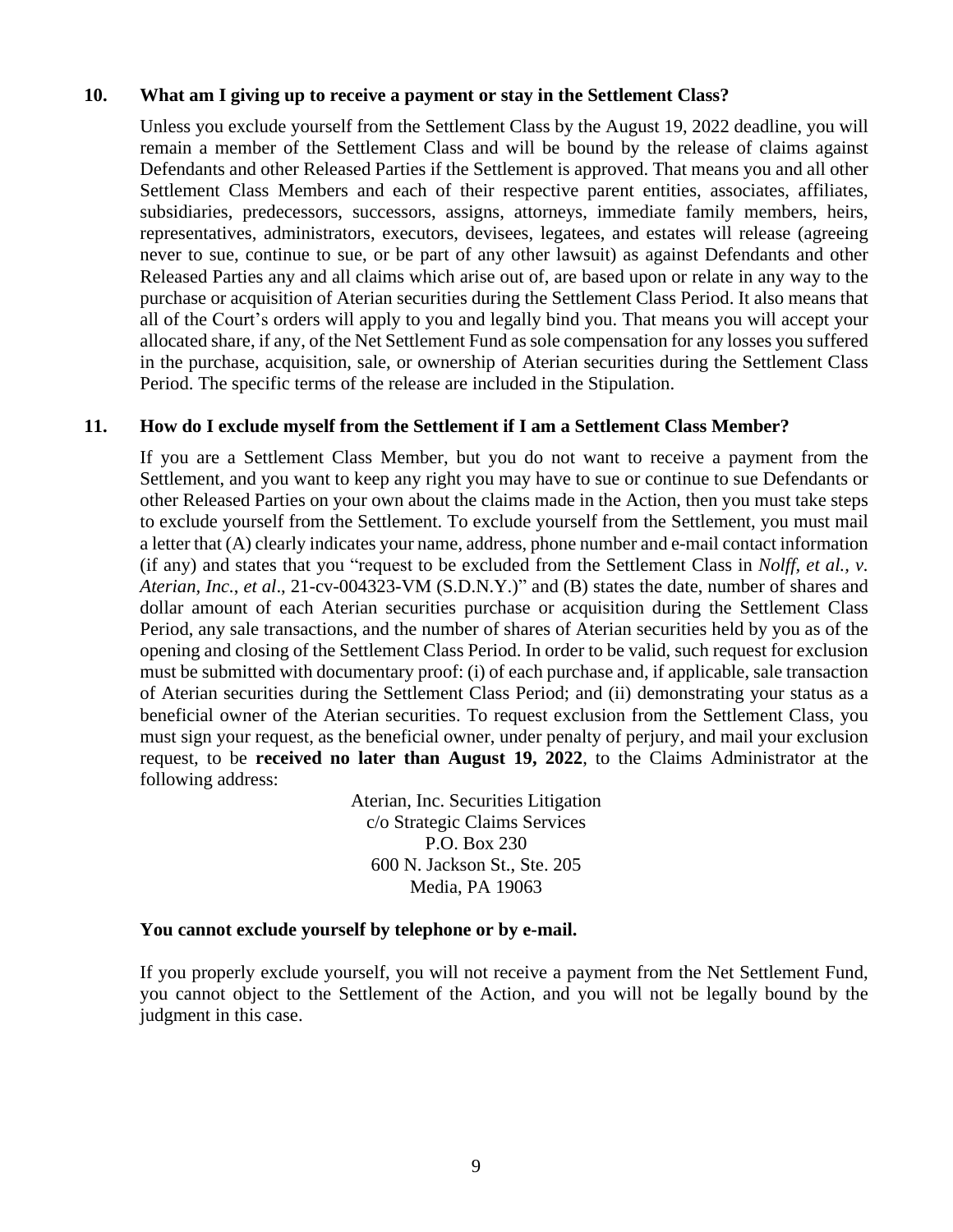### **12. If I am a Settlement Class Member and I do not exclude myself, can I sue Defendants or the other Released Parties for the same thing later?**

No. Unless you followed the procedure outlined in the Notice to exclude yourself, you give up any right to sue Defendants or other Released Parties for the claims being released in this Settlement. If you have a pending lawsuit related to any Released Claims, speak to your lawyer in that case immediately, since you must exclude yourself from this Settlement Class to continue your own lawsuit.

### **13. If I am a Settlement Class Member, do I have a lawyer in this case?**

The Court appointed The Rosen Law Firm, P.A. as Lead Counsel to represent you and the other Settlement Class Members. If you want to be represented by your own lawyer, you may hire one at your own expense. Contact information for The Rosen Law Firm, P.A. is provided below.

#### **14. How will the lawyers be paid?**

Lead Counsel have expended considerable time litigating this Action on a contingent fee basis and have paid for the expenses of the case themselves. They have not been paid attorneys' fees or reimbursed for their expenses in advance of this Settlement. Lead Counsel have done so with the expectation that, if they are successful in recovering money for the Settlement Class, they will receive attorneys' fees and be reimbursed for their litigation expenses from the Settlement Fund, as is customary in this type of litigation. Lead Counsel will not receive attorneys' fees or be reimbursed for their litigation expenses except from the Settlement Fund. Therefore, Lead Counsel will file a motion asking the Court at the Settlement Hearing to make an award of attorneys' fees in an amount not to exceed one-third plus interest on the Settlement Amount (\$433,333.33), reimbursement of litigation expenses of no more than \$40,000 and Award to Plaintiffs not to exceed \$13,000. The Court may award less than these amounts. Any amounts awarded by the Court will come out of the Settlement Fund.

### **15. How do I tell the Court that I do not like the Settlement?**

You can tell the Court you do not agree with the Settlement, any part of the Settlement, and/or Lead Counsel's motion for attorneys' fees and expenses and application for an Award to Plaintiffs, and that you think the Court should not approve the Settlement, by mailing a letter stating that you object to the Settlement in the matter of *Nolff, et al., v. Aterian, Inc.*, *et al*., 21-cv-004323-VM (S.D.N.Y.). Be sure to include: (1) your name, address, and telephone number; (2) a list of all purchases or acquisitions and sales of Aterian securities during the Settlement Class Period in order to show membership in the Settlement Class; (3) all grounds for the objection, including any legal support known to you or your counsel; (4) the name, address and telephone number of all counsel, if any, who represent you, including your former or current counsel who may be entitled to compensation in connection with the objection; and (5) the number of times you and/or your counsel has filed an objection to a class action settlement in the last five years, the nature of each such objection in each case, the jurisdiction in each case, and the name of the issuer of the security or seller of the product or service at issue in each case.

Attendance at the Settlement Hearing is not necessary. Objectors wishing to be heard orally at the Settlement Hearing are required to indicate in their written objection (or in a separate writing that is submitted in accordance with the deadline and after instruction pertinent to the submission of a written objection) that they intend to appear at the Settlement Hearing and identify any witnesses they may call to testify or exhibits they intend to introduce into evidence at the Settlement Hearing.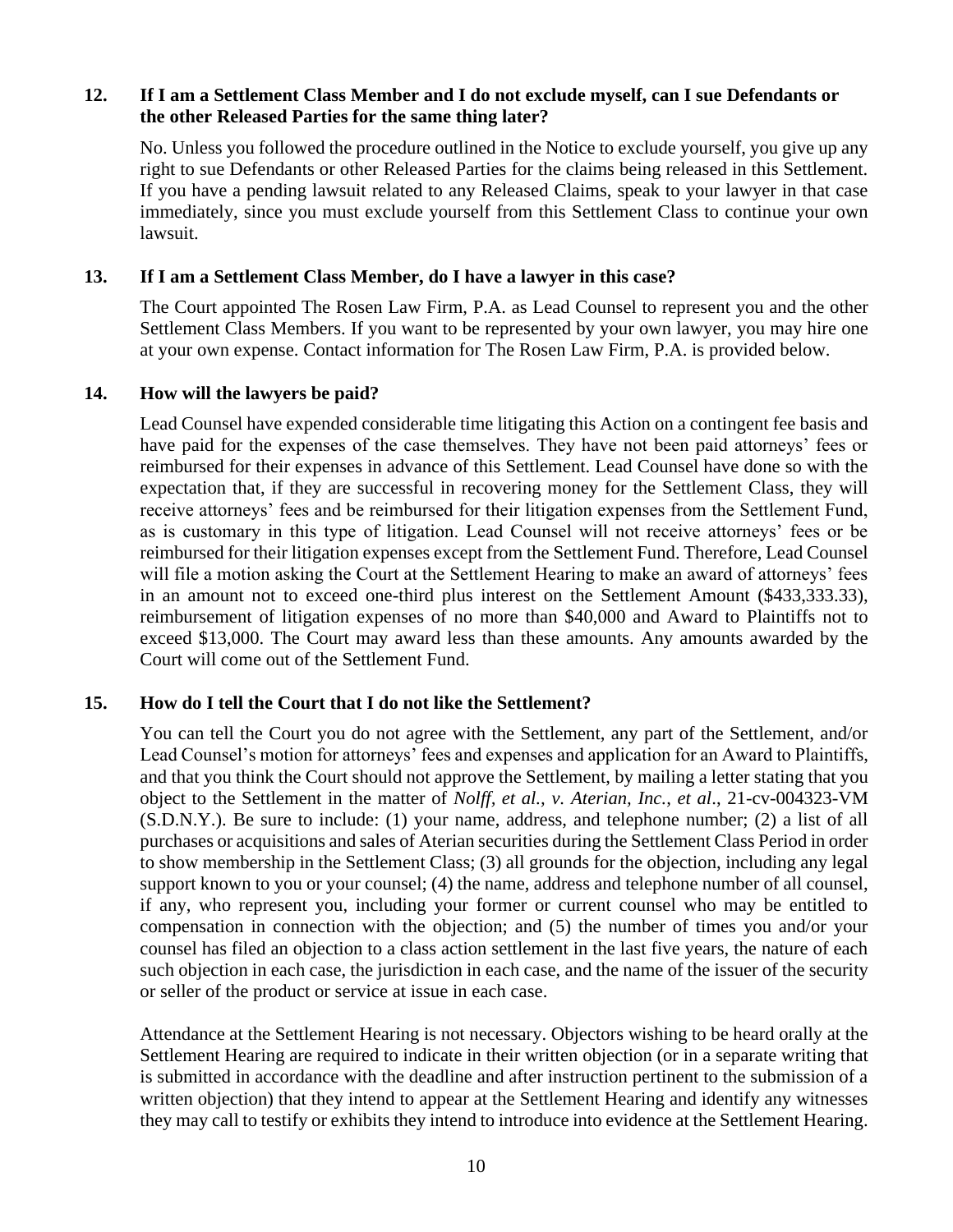Be sure to serve copies of any objections, papers, and briefs to **each** of the addresses listed below, to be **received no later than August 19, 2022**:

| Clerk of the Court              | <b>CLASS COUNSEL</b>            | <b>COUNSEL FOR ATERIAN,</b>  |
|---------------------------------|---------------------------------|------------------------------|
| United States Southern District |                                 | INC., YANIV SARIG AND        |
| Court                           | THE ROSEN LAW FIRM, P.A.        | <b>ARTURO RODRIGUEZ</b>      |
| District of New York            | Jacob A. Goldberg               |                              |
| 500 Pearl Street                | 101 Greenwood Avenue, Suite 440 | <b>CLARICK GUERON</b>        |
| New York, NY 10007              | Jenkintown, PA 19046            | <b>REISBAUM LLP</b>          |
|                                 |                                 | Aaron H. Crowell             |
|                                 |                                 | 220 Fifth Avenue, 14th Floor |
|                                 |                                 | New York, NY 10001           |
|                                 |                                 |                              |
|                                 |                                 | <b>COUNSEL FOR FABRICE</b>   |
|                                 |                                 | <b>HAMAIDE</b>               |
|                                 |                                 |                              |
|                                 |                                 | <b>STEIN ADLER DABAH</b>     |
|                                 |                                 | <b>ZELKOWITZ LLP</b>         |
|                                 |                                 | Jonathan L. Adler            |
|                                 |                                 | 1633 Broadway, 46th Floor    |
|                                 |                                 | New York, NY 10019           |

## **16. What is the difference between objecting and requesting exclusion?**

Objecting is simply telling the Court you do not like something about the Settlement or some portion thereof. You can object only if you stay in the Settlement Class. Requesting exclusion is telling the Court you do not want to be part of the Settlement Class and Settlement. If you exclude yourself, you cannot object to the Settlement because it no longer concerns you. If you stay in the Settlement Class and object, but your objection is overruled, you will not be allowed a second opportunity to exclude yourself.

### **17. When and where will the Court decide whether to approve the Settlement?**

The Court will hold a Settlement Hearing on **September 9, 2022, at 2:00 p.m.**, at the United States District Court, Southern District of New York, 500 Pearl Street, Courtroom 15B, New York, NY 10007. The Court reserves the right to hold the Settlement Hearing telephonically or by other virtual means. In the event the Court decides to hold the Settlement Hearing telephonically or by other virtual means, Lead Counsel will cause the Claims Administrator to update its website, on the page dedicated to this Settlement, to note the telephonic or other virtual means for the Settlement Hearing.

At this hearing, the Court will consider whether to approve the Settlement as fair, reasonable, and adequate. If there are objections, the Court will consider them, and the Court will listen to people who have asked to speak at the hearing. The Court may also decide how much to pay Lead Counsel for attorneys' fees and expenses and how much to award Plaintiffs.

### **18. Do I have to come to the hearing?**

No. Lead Counsel will answer any questions the Court may have. However, you are welcome to attend at your own expense. If you send an objection, you do not have to come to Court to talk about it. As long as you mail your written objection on time, the Court will consider it.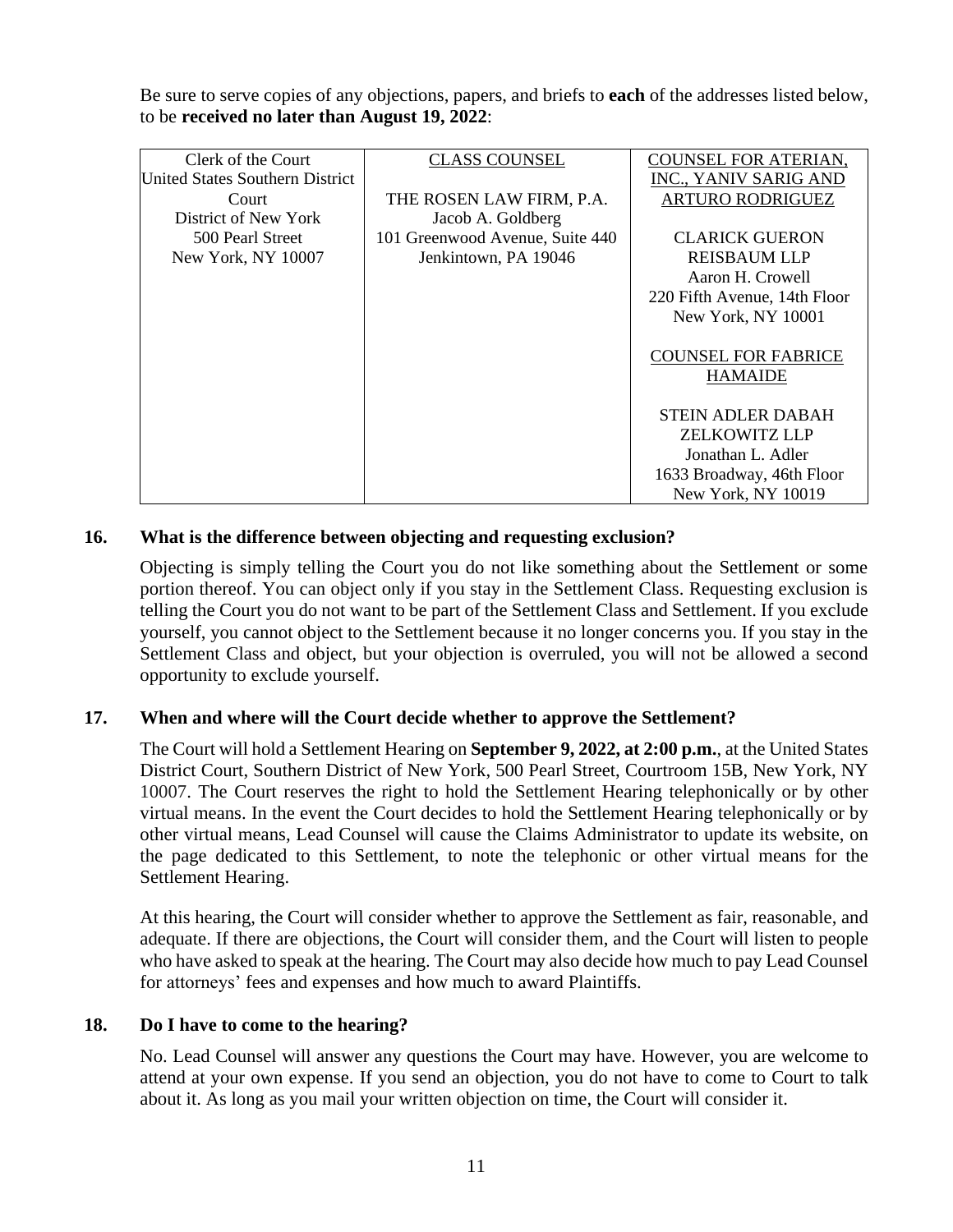### **19. What happens if I do nothing at all?**

If you do nothing, you will not receive a payment from the Settlement. However, unless you exclude yourself, you will not be able to start a lawsuit, continue with a lawsuit, or be part of any other lawsuit against Defendants or the Released Parties about the Released Claims (as defined in the Stipulation) ever again.

#### **SPECIAL NOTICE TO BROKERS AND OTHER NOMINEES**

If, between August 24, 2020 and May 3, 2021, both dates inclusive, you purchased, otherwise acquired, or sold Aterian securities for the beneficial interest of a person or organization other than yourself, the Court has directed that, WITHIN TEN (10) DAYS OF YOUR RECEIPT OF THE CLAIMS ADMINISTRATOR'S NOTICE, you either: (a) provide to the Claims Administrator the name, last known address, and email address, if an email address is available, of each person or organization for whom or which you purchased such Aterian securities during such time period; (b) request a link to the Long Notice and Proof of Claim and Release form and email the link to the Long Notice and Proof of Claim and Release Form to each beneficial owner for whom you are nominee or custodian within ten (10) days after receipt thereof; or (c) request additional copies of the Postcard Notice, which will be provided to you free of charge, and within ten (10) days mail the Postcard Notice directly to the beneficial owners of the Aterian securities. If you choose to follow alternative procedures (b) or (c), the Court has directed that, upon such mailing or emailing, you send a statement to the Claims Administrator confirming that the mailing or emailing was made as directed. You are entitled to reimbursement from the Settlement Fund of your reasonable out-of-pocket expenses actually incurred in connection with the foregoing, up to a maximum of \$0.05 plus postage at the pre-sort rate unit by the Claims Administrator per Postcard Notice mailed, \$0.05 per link to the Notice and Proof of Claim and Release Form emailed, or \$0.05 per name, address, and email address provided to the Claims Administrator. Those expenses will be paid upon request and submission of appropriate supporting documentation. All communications regarding the foregoing should be addressed to the Claims Administrator at the address listed on page 3 above.

DATED: MAY 5, 2022

BY ORDER OF THE UNITED STATES DISTRICT COURT FOR THE SOUTHERN DISTRICT OF NEW YORK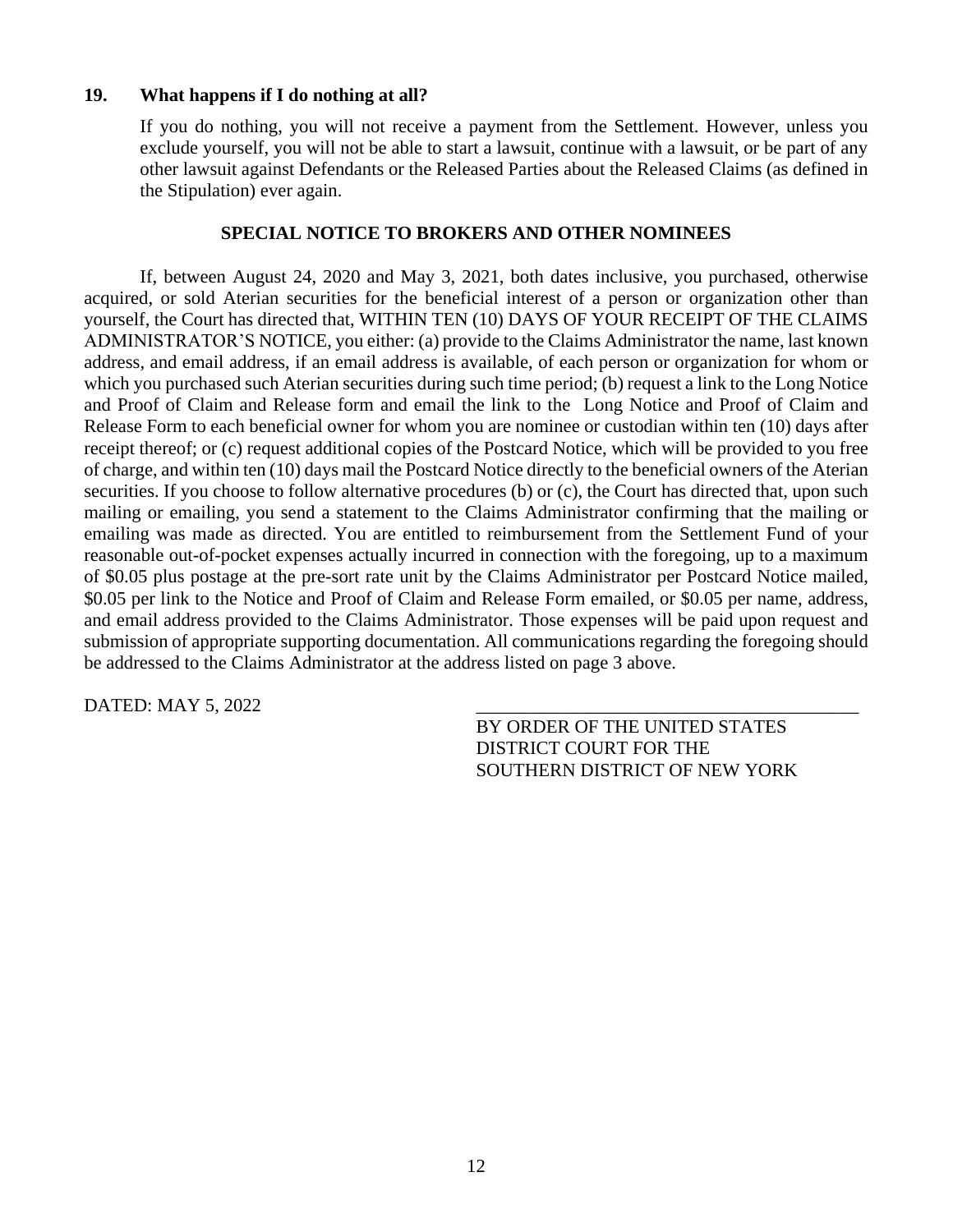### **PROOF OF CLAIM AND RELEASE FORM**

#### **Deadline for Submission: August 10, 2022**

IF YOU PURCHASED OR OTHERWISE ATERIAN, INC. ("ATERIAN") SECURITIES BETWEEN AUGUST 24, 2020, AND MAY 3, 2021, BOTH DATES INCLUSIVE (THE "SETTLEMENT CLASS PERIOD") AND SUFFERED COMPENSABLE DAMAGES THEREBY, YOU ARE A "SETTLEMENT CLASS MEMBER" AND YOU MAY BE ENTITLED TO SHARE IN THE SETTLEMENT PROCEEDS. (EXCLUDED FROM THE SETTLEMENT CLASS ARE: (I) THE OFFICERS AND DIRECTORS OF ATERIAN AND ITS AFFILIATES AND SUBSIDIARIES; (II) MEMBERS OF THE OFFICERS' AND DIRECTORS' IMMEDIATE FAMILIES AND THEIR LEGAL REPRESENTATIVES, HEIRS, SUCCESSORS OR ASSIGNS; (III) ANY ENTITY IN WHICH DEFENDANTS HAVE OR HAD A CONTROLLING INTEREST; AND (IV) PERSONS WHO FILE VALID AND TIMELY REQUESTS FOR EXCLUSION IN ACCORDANCE WITH THE COURT'S PRELIMINARY APPROVAL ORDER.)

IF YOU ARE A SETTLEMENT CLASS MEMBER, YOU MUST COMPLETE AND SUBMIT THIS PROOF OF CLAIM AND RELEASE FORM ("CLAIM FORM") IN ORDER TO BE ELIGIBLE FOR ANY SETTLEMENT BENEFITS. YOU CAN COMPLETE AND SUBMIT THE ELECTRONIC VERSION OF THIS CLAIM FORM BY 11:59 P.M. EST ON AUGUST 10, 2022 AT WWW.STRATEGICCLAIMS.NET/ATERIAN/.

IF YOU DO NOT COMPLETE AND SUBMIT AN ELECTRONIC VERSION OF THIS CLAIM FORM, YOU MUST COMPLETE AND SIGN THIS CLAIM FORM AND MAIL IT BY FIRST CLASS MAIL, POSTMARKED NO LATER THAN AUGUST 10, 2022 TO STRATEGIC CLAIMS SERVICES, THE CLAIMS ADMINISTRATOR, AT THE FOLLOWING ADDRESS:

> Aterian, Inc. Securities Litigation c/o Strategic Claims Services 600 N. Jackson St., Ste. 205 P.O. Box 230 Media, PA 19063 Tel.: 866-274-4004 info@strategicclaims.net

YOUR FAILURE TO SUBMIT YOUR CLAIM BY AUGUST 10, 2022 WILL SUBJECT YOUR CLAIM TO REJECTION AND PRECLUDE YOU FROM RECEIVING ANY MONEY IN CONNECTION WITH THE SETTLEMENT OF THIS ACTION. DO NOT MAIL OR DELIVER YOUR CLAIM TO THE COURT OR TO ANY OF THE PARTIES OR THEIR COUNSEL AS ANY SUCH CLAIM WILL BE DEEMED NOT TO HAVE BEEN SUBMITTED. SUBMIT YOUR CLAIM ONLY TO THE CLAIMS ADMINISTRATOR. IF YOU ARE A SETTLEMENT CLASS MEMBER AND DO NOT SUBMIT A PROPER CLAIM FORM, YOU WILL NOT SHARE IN THE SETTLEMENT BUT YOU NEVERTHELESS WILL BE BOUND BY THE COURT'S ORDER AND FINAL JUDGMENT UNLESS YOU EXCLUDE YOURSELF. SUBMISSION OF A CLAIM FORM DOES NOT ASSURE THAT YOU WILL SHARE IN THE PROCEEDS OF THE SETTLEMENT.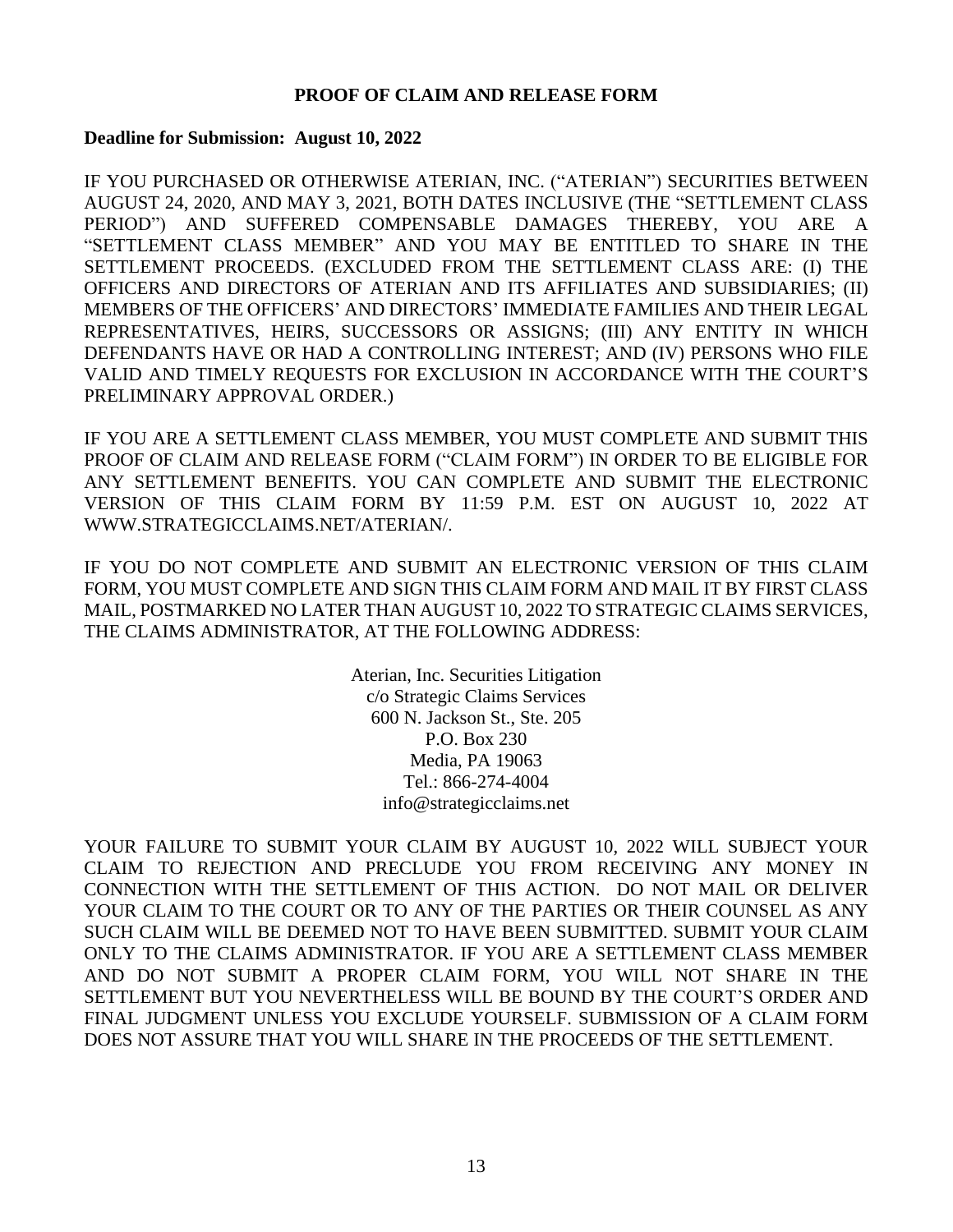## **CLAIMANT'S STATEMENT**

- 1. I (we) purchased or otherwise acquired Aterian, Inc. ("Aterian") securities during the Settlement Class Period. (Do not submit this Proof of Claim and Release Form if you did not purchase or otherwise acquire Aterian securities during the Settlement Class Period.)
- 2. By submitting this Proof of Claim and Release Form, I (we) state that I (we) believe in good faith that I am (we are) a Settlement Class Member(s) as defined above and in the Notice of Pendency and Proposed Settlement of Securities Class Action (the "Notice"), or am (are) acting for such person(s); that I am (we are) not a Defendant in the Action or anyone excluded from the Settlement Class; that I (we) have read and understand the Notice; that I (we) believe that I am (we are) entitled to receive a share of the Net Settlement Fund, as defined in the Notice; that I (we) elect to participate in the proposed Settlement described in the Notice; and that I (we) have not filed a request for exclusion. (If you are acting in a representative capacity on behalf of a Settlement Class Member [e.g., as an executor, administrator, trustee, or other representative], you must submit evidence of your current authority to act on behalf of that Settlement Class Member. Such evidence would include, for example, letters testamentary, letters of administration, or a copy of the trust documents.)
- 3. I (we) consent to the jurisdiction of the Court with respect to all questions concerning the validity of this Claim Form ("Claim Form"). I (we) understand and agree that my (our) claim may be subject to investigation and discovery under the Federal Rules of Civil Procedure, provided that such investigation and discovery shall be limited to my (our) status as a Settlement Class Member(s) and the validity and amount of my (our) claim. No discovery shall be allowed on the merits of the Action or Settlement in connection with processing of the Claim Form.
- 4. I (we) have set forth where requested below all relevant information with respect to each purchase or acquisition of Aterian securities, and each sale, if any, of such securities. I (we) agree to furnish additional information to the Claims Administrator to support this claim if requested to do so.
- 5. I (we) have enclosed photocopies of the stockbroker's confirmation slips, stockbroker's statements, or other documents evidencing each purchase and sale of Aterian securities listed below in support of my (our) claim. If any such documents are not in your possession, please obtain a copy or equivalent documents from your broker or tax advisor because these documents are necessary to prove and process your claim. **YOUR FAILURE TO SUBMIT COPIES OF OFFICIAL DOCUMENTS EVIDENCING YOUR PURCHASES AND/OR SALES OF ATERIAN, INC. SECURITES WILL CAUSE THE CLAIMS ADMINISTRATOR TO REJECT YOUR CLAIM**.
- 6. I (we) understand that the information contained in this Claim Form is subject to such verification as the Claims Administrator may request or as the Court may direct, and I (we) agree to cooperate in any such verification. (The information requested herein is designed to provide the minimum amount of information necessary to process most simple claims. The Claims Administrator may request additional information as required to efficiently and reliably calculate your Recognized Loss. In some cases, the Claims Administrator may condition acceptance of the claim based upon the production of additional information, including, where applicable, information concerning transactions in any derivatives securities such as options.)
- 7. Upon the occurrence of the Court's approval of the Settlement, as detailed in the Notice, I (we) agree and acknowledge that my (our) signature(s) hereto shall effect and constitute a full and complete release, remise and discharge by me (us) and my (our) heirs, joint tenants, tenants in common,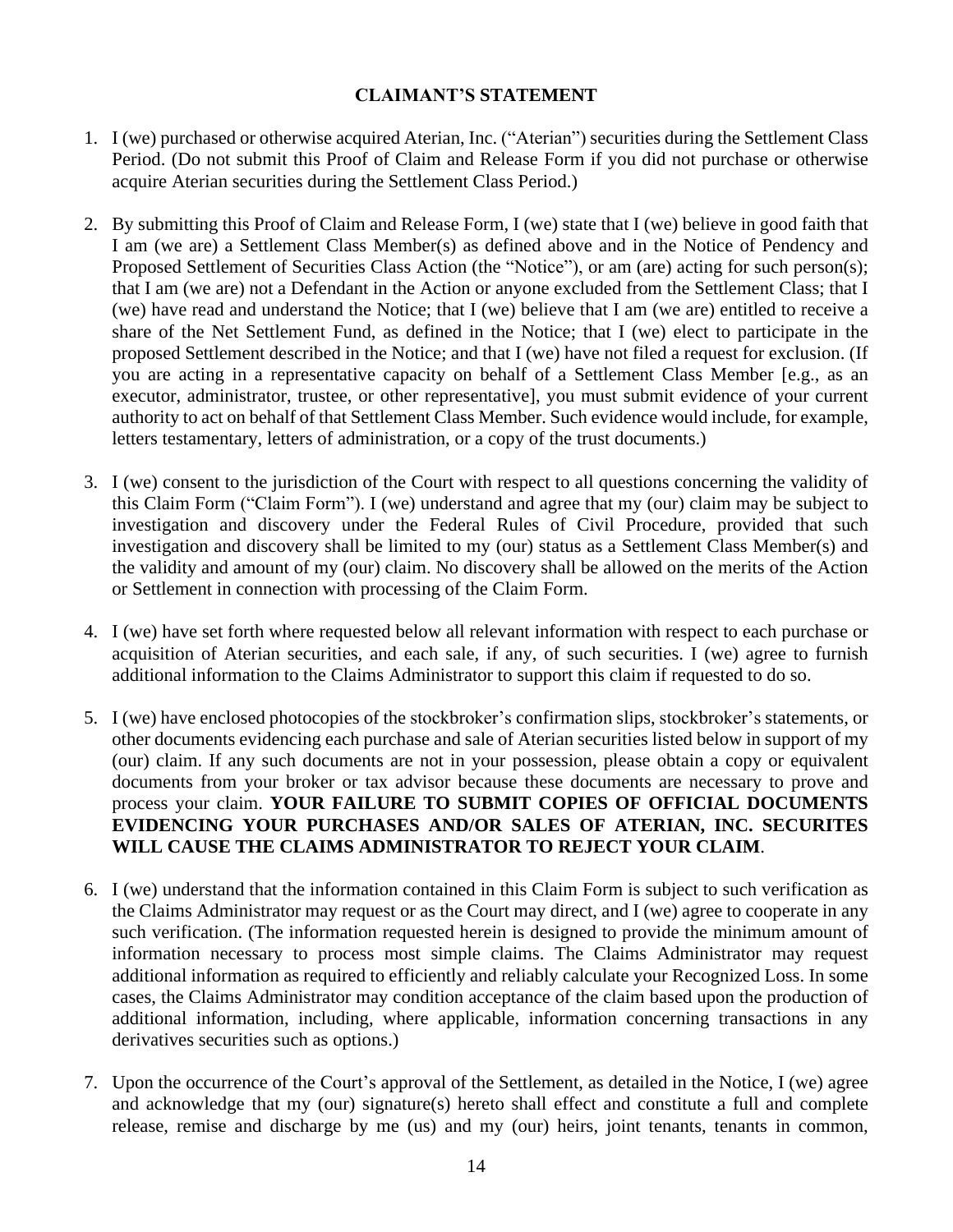beneficiaries, executors, administrators, predecessors, successors, attorneys, insurers and assigns (or, if I am (we are) submitting this Claim Form on behalf of a corporation, a partnership, estate or one or more other persons, by it, him, her or them, and by its, his, her or their heirs, executors, administrators, predecessors, successors, and assigns) of each of the "Released Parties" of all "Released Claims," as those terms are defined in the Stipulation and Agreement of Settlement, dated April 22, 2022 ("Stipulation").

- 8. Upon the occurrence of the Court's approval of the Settlement, as detailed in the Notice, I (we) agree and acknowledge that my (our) signature(s) hereto shall effect and constitute a covenant by me (us) and my (our) heirs, joint tenants, tenants in common, beneficiaries, executors, administrators, predecessors, successors, attorneys, insurers and assigns (or, if I am (we are) submitting this Claim Form on behalf of a corporation, a partnership, estate or one or more other persons, by it, him, her or them, and by its, his, her or their heirs, executors, administrators, predecessors, successors, and assigns) to permanently refrain from prosecuting or attempting to prosecute any Released Claims against any of the Released Parties.
- 9. "Released Parties" has the meaning laid out in the Stipulation.
- 10. "Released Claims" has the meaning laid out in the Stipulation.
- 11. "Unknown Claims" has the meaning laid out in the Stipulation.
- 12. I (We) acknowledge that the inclusion of "Unknown Claims" in the definition of claims released pursuant to the Stipulation was separately bargained for and is a material element of the Settlement of which this release is a part.
- 13. NOTICE REGARDING INSTITUTIONAL FILERS: Representatives with authority to file on behalf of (a) accounts of multiple Settlement Class Members and/or (b) institutional accounts with large numbers of transactions ("Representative Filers") must submit information regarding their transactions in an electronic spreadsheet format. If you are a Representative Filer, you must contact the Claims Administrator at efile@strategicclaims.net or visit their website at www.strategicclaims.net to obtain the required file layout. Claims which are not submitted in electronic spreadsheet format and in accordance with the Claims Administrator's instructions may be subject to rejection. All Representative Filers MUST also submit a manually signed Claim Form, as well as proof of authority to file (see Item 2 of the Claimant's Statement), along with the electronic spreadsheet format. No claims submitted in electronic spreadsheet format will be considered to have been properly submitted unless the Claims Administrator issues to the Claimant a written acknowledgment of receipt and acceptance of electronically submitted data.
- 14. NOTICE REGARDING ONLINE FILING: Claimants who are not Representative Filers may submit their claims online using the electronic version of the Claim Form hosted at www.strategicclaims.net/Aterian/. If you are not acting as a Representative Filer, you do not need to contact the Claims Administrator prior to filing; you will receive an automated e-mail confirming receipt once your Claim Form has been submitted. If you are unsure if you should submit your claim as a Representative Filer, please contact the Claims Administrator at info@strategicclaims.net or (866) 274-4004. If you are not a Representative Filer, but your claim contains a large number of transactions, the Claims Administrator may request that you also submit an electronic spreadsheet showing your transactions to accompany your Claim Form.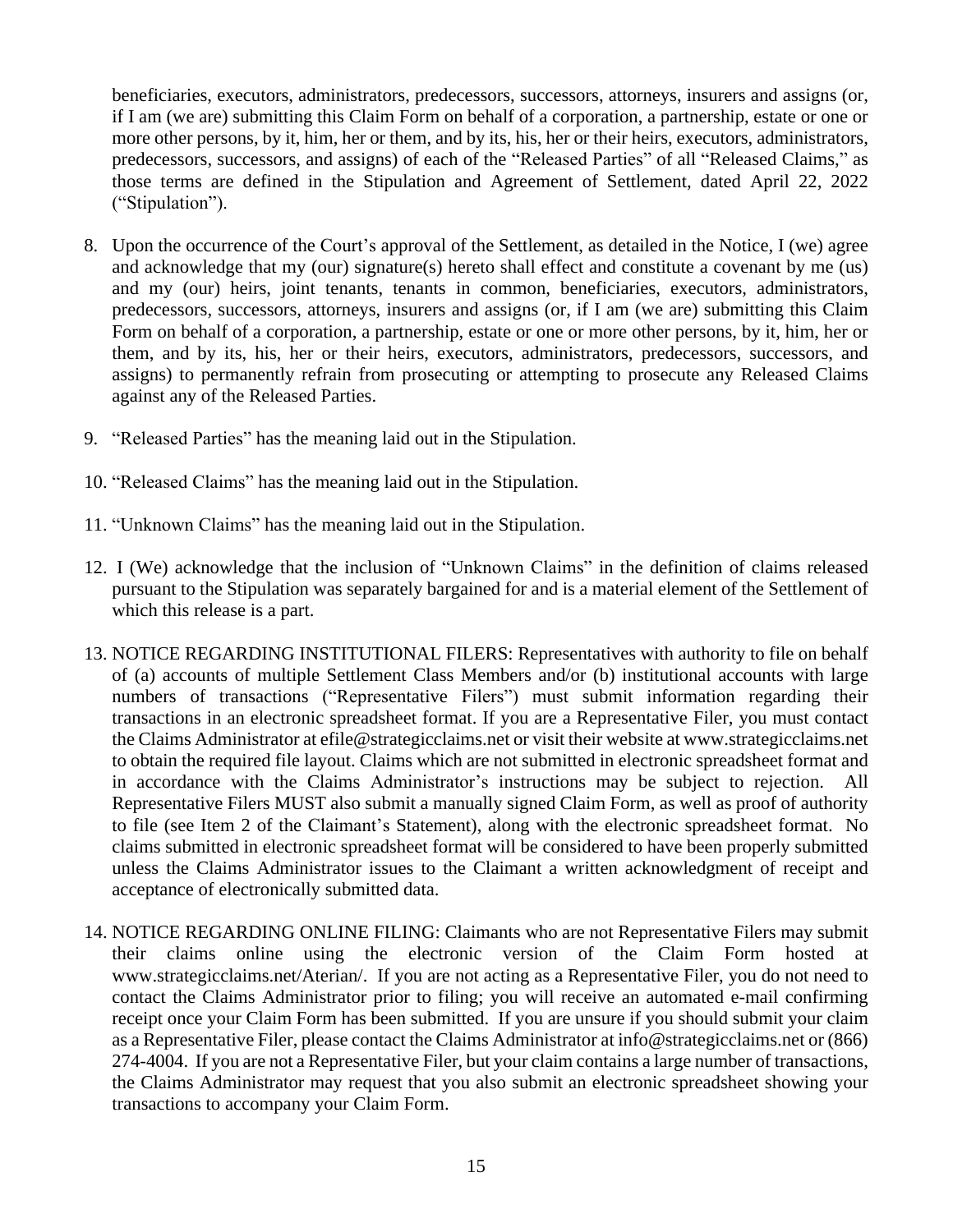# **I. CLAIMANT INFORMATION**

| <b>Beneficial Owner Name</b>              |            |                      |                                                                           |
|-------------------------------------------|------------|----------------------|---------------------------------------------------------------------------|
|                                           |            |                      |                                                                           |
| Address                                   |            |                      |                                                                           |
|                                           |            |                      |                                                                           |
| City                                      |            | State                | $\ensuremath{\mathrm{ZIP}}$                                               |
| Foreign Province                          |            | Foreign Country      |                                                                           |
| Day Phone                                 |            | <b>Evening Phone</b> |                                                                           |
| Email                                     |            |                      |                                                                           |
| Social Security Number (for individuals): | ${\sf OR}$ |                      | Taxpayer Identification Number (for estates, trusts, corporations, etc.): |

# **II. SCHEDULE OF TRANSACTIONS IN ATERIAN, INC. ("ATERIAN") SECURITIES**

### **Beginning Holdings:**

A. State the total number of shares of Aterian securities held at the close of trading on August 23, 2020 (*must be documented).* If none, write "zero" or "0."

#### **Purchases/Acquisitions:**

B. Separately list each and every purchase or acquisition of Aterian securities between August 24, 2020 and July 30, 2021, both dates inclusive, and provide the following information (*must be documented):*

| <b>Trade Date</b><br>(List Chronologically)<br>(Month/Day/Year) | <b>Number of Shares</b><br><b>Purchased/Acquired</b> | <b>Price per Share</b> | <b>Total Cost</b><br>(Excluding Commissions,<br>Taxes, and Fees) |
|-----------------------------------------------------------------|------------------------------------------------------|------------------------|------------------------------------------------------------------|
|                                                                 |                                                      |                        |                                                                  |
|                                                                 |                                                      |                        |                                                                  |
|                                                                 |                                                      |                        |                                                                  |
|                                                                 |                                                      |                        |                                                                  |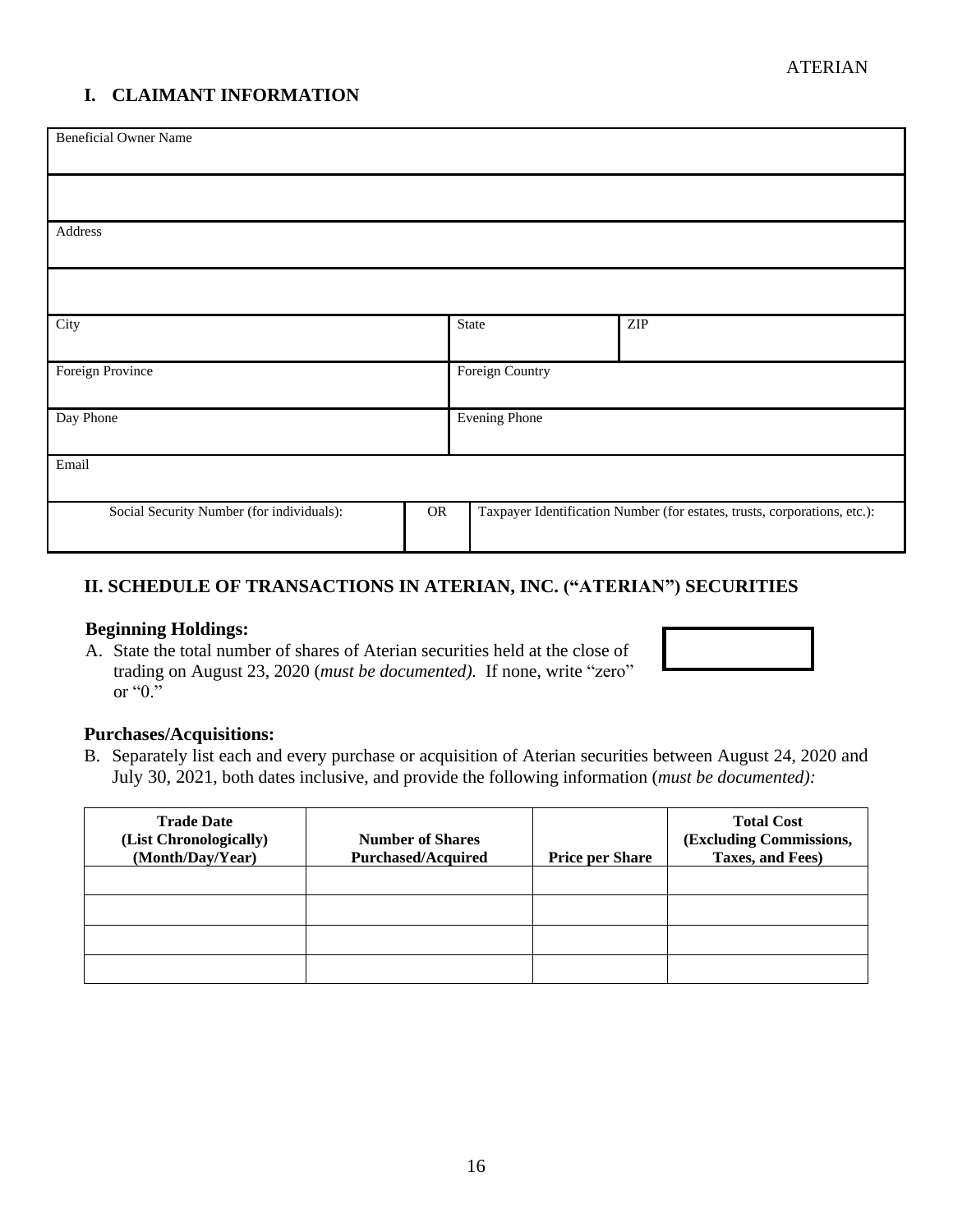## **Sales:**

C. Separately list each and every sale of Aterian securities between August 24, 2020 and July 30, 2021, both dates inclusive, and provide the following information (*must be documented*):

| <b>Trade Date</b><br>(List Chronologically)<br>(Month/Day/Year) | <b>Number of Shares Sold</b> | <b>Price per Share</b> | <b>Amount Received</b><br>(Excluding Commissions,<br>Taxes, and Fees) |
|-----------------------------------------------------------------|------------------------------|------------------------|-----------------------------------------------------------------------|
|                                                                 |                              |                        |                                                                       |
|                                                                 |                              |                        |                                                                       |
|                                                                 |                              |                        |                                                                       |
|                                                                 |                              |                        |                                                                       |

### **Ending Holdings:**

D. State the total number of shares of Aterian securities held at the close of trading on July 30, 2021 (*must be documented).*

**If additional space is needed, attach separate, numbered sheets, giving all required information, substantially in the same format, and print your name and Social Security or Taxpayer Identification number at the top of each sheet.**

## **III. SUBSTITUTE FORM W-9**

Request for Taxpayer Identification Number:

Enter taxpayer identification number below for the Beneficial Owner(s). For most individuals, this is your Social Security Number. The Internal Revenue Service ("I.R.S.") requires such taxpayer identification number. If you fail to provide this information, your claim may be rejected.

| Social Security Number (for<br>individuals) | or | <b>Taxpayer Identification Number</b><br>(for estates, trusts, corporations, etc.) |
|---------------------------------------------|----|------------------------------------------------------------------------------------|
|                                             |    |                                                                                    |

## **IV. CERTIFICATION**

I (We) submit this Proof of Claim and Release Form under the terms of the Stipulation described in the Notice. I (We) also submit to the jurisdiction of the United States District Court for the Southern District of New York with respect to my (our) claim as a Settlement Class Member(s) and for purposes of enforcing the release and covenant not to sue set forth herein. I (We) further acknowledge that I am (we are) bound by and subject to the terms of any judgment that may be entered in this Action. I (We) have not submitted any other claim covering the same purchases or sales of Aterian securities during the Settlement Class Period and know of no other Person having done so on my (our) behalf.

I (We) certify that I am (we are) NOT subject to backup withholding under the provisions of Section 3406  $(a)(1)(c)$  of the Internal Revenue Code because: (a) I am (We are) exempt from backup withholding; or (b) I (We) have not been notified by the I.R.S. that I am (we are) subject to backup withholding as a result of a failure to report all interest or dividends; or (c) the I.R.S. has notified me (us) that I am (we are) no longer subject to backup withholding.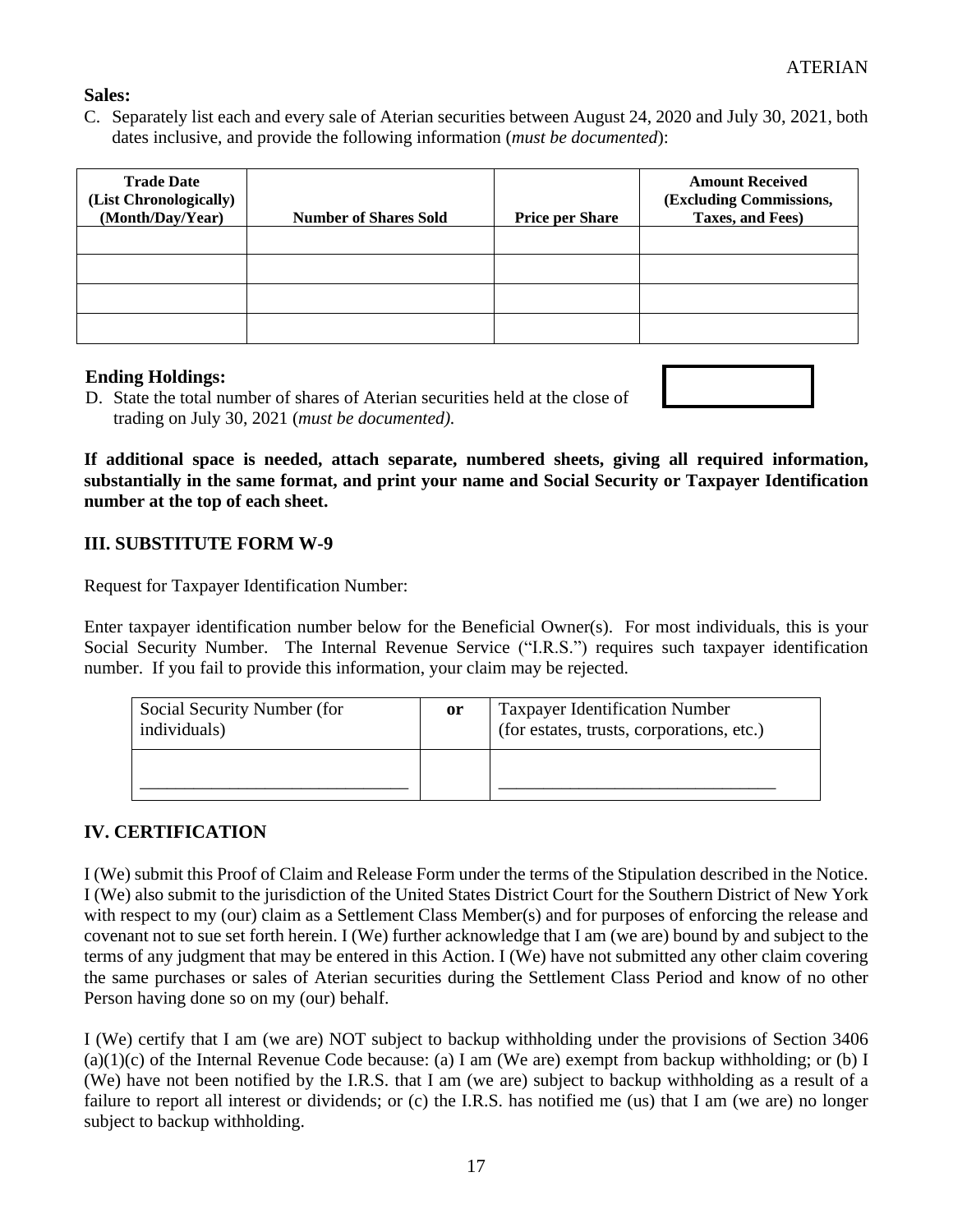NOTE: If you have been notified by the I.R.S. that you are subject to backup withholding, please strike out the language that you are not subject to backup withholding in the certification above.

UNDER THE PENALTIES OF PERJURY UNDER THE LAWS OF THE UNITED STATES, I (WE) CERTIFY THAT ALL OF THE INFORMATION I (WE) PROVIDED ON THIS PROOF OF CLAIM AND RELEASE FORM IS TRUE, CORRECT AND COMPLETE.

> Signature of Claimant (If this claim is being made on behalf of Joint Claimants, then each must sign):

\_\_\_\_\_\_\_\_\_\_\_\_\_\_\_\_\_\_\_\_\_\_\_\_\_\_\_\_\_\_\_\_\_\_\_\_\_\_\_\_

(Signature)

\_\_\_\_\_\_\_\_\_\_\_\_\_\_\_\_\_\_\_\_\_\_\_\_\_\_\_\_\_\_\_\_\_\_\_\_\_\_\_\_ (Signature)

(Capacity of person(s) signing, e.g. beneficial purchaser(s), executor, administrator, trustee, etc.)  $\Box$  Check here if proof of authority to file is enclosed. (See Item 2 under Claimant's Statement)

\_\_\_\_\_\_\_\_\_\_\_\_\_\_\_\_\_\_\_\_\_\_\_\_\_\_\_\_\_\_\_\_\_\_\_\_\_\_\_\_

Date:

### **THIS PROOF OF CLAIM AND RELEASE FORM MUST BE SUBMITTED NO LATER THAN AUGUST 10, 2022 AND MUST BE MAILED TO:**

Aterian, Inc. Securities Litigation c/o Strategic Claims Services 600 N. Jackson St., Ste. 205 P.O. Box 230 Media, PA 19063 Fax: (610) 565-7985 info@strategicclaims.net

A Claim Form received by the Claims Administrator shall be deemed to have been submitted when posted, if mailed by August 10, 2022 and if a postmark is indicated on the envelope and it is mailed first class and addressed in accordance with the above instructions. In all other cases, a Claim Form shall be deemed to have been submitted when actually received by the Claims Administrator.

The Claims Administrator will acknowledge receipt of your Claim Form by mail or email within 45 days of receipt. Your claim is not deemed filed until you receive such an acknowledgement. If you do not receive an acknowledgement within 45 days, please contact the Claims Administrator by telephone tollfree at 866-274-4004 or by email at info@strategicclaims.net.

You should be aware that it will take a significant amount of time to process fully all of the Claim Forms and to administer the Settlement. This work will be completed as promptly as time permits, given the need to investigate and tabulate each Claim Form. Please notify the Claims Administrator of any change of address.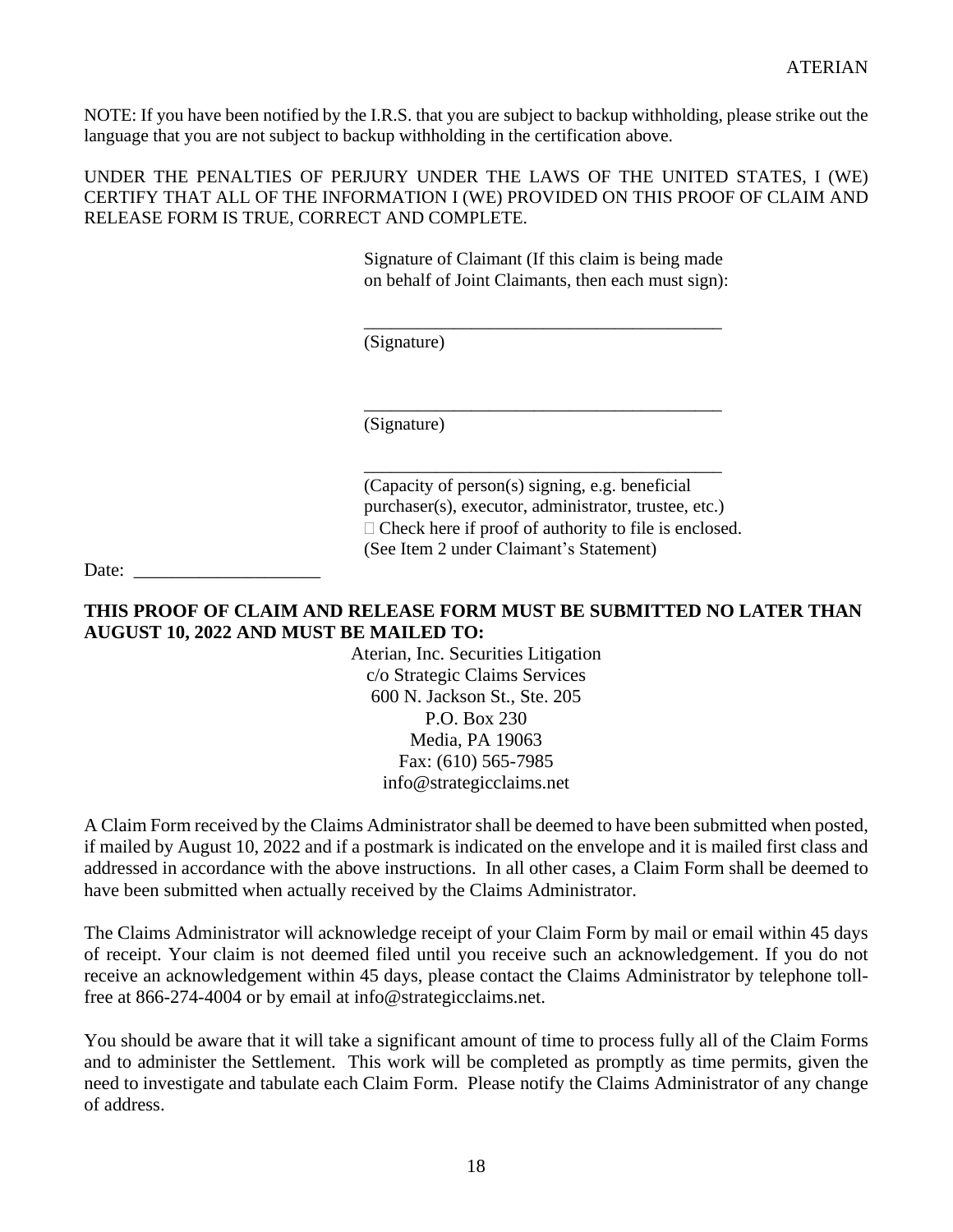#### **REMINDER CHECKLIST**

- o Please be sure to sign this Claim Form on page 18. If this Claim Form is submitted on behalf of joint claimants, then each claimant must sign.
- o Please remember to attach supporting documents. Do NOT send any stock certificates. Keep copies of everything you submit.
- o Do NOT use highlighter on the Claim Form or any supporting documents.
- o If you move or change your address, telephone number or email address, please submit the new information to the Claims Administrator, as well as any other information that will assist us in contacting you. NOTE: Failure to submit updated information to the Claims Administrator may result in the Claims Administrator's inability to contact you regarding issues with your claim or deliver payment to you.